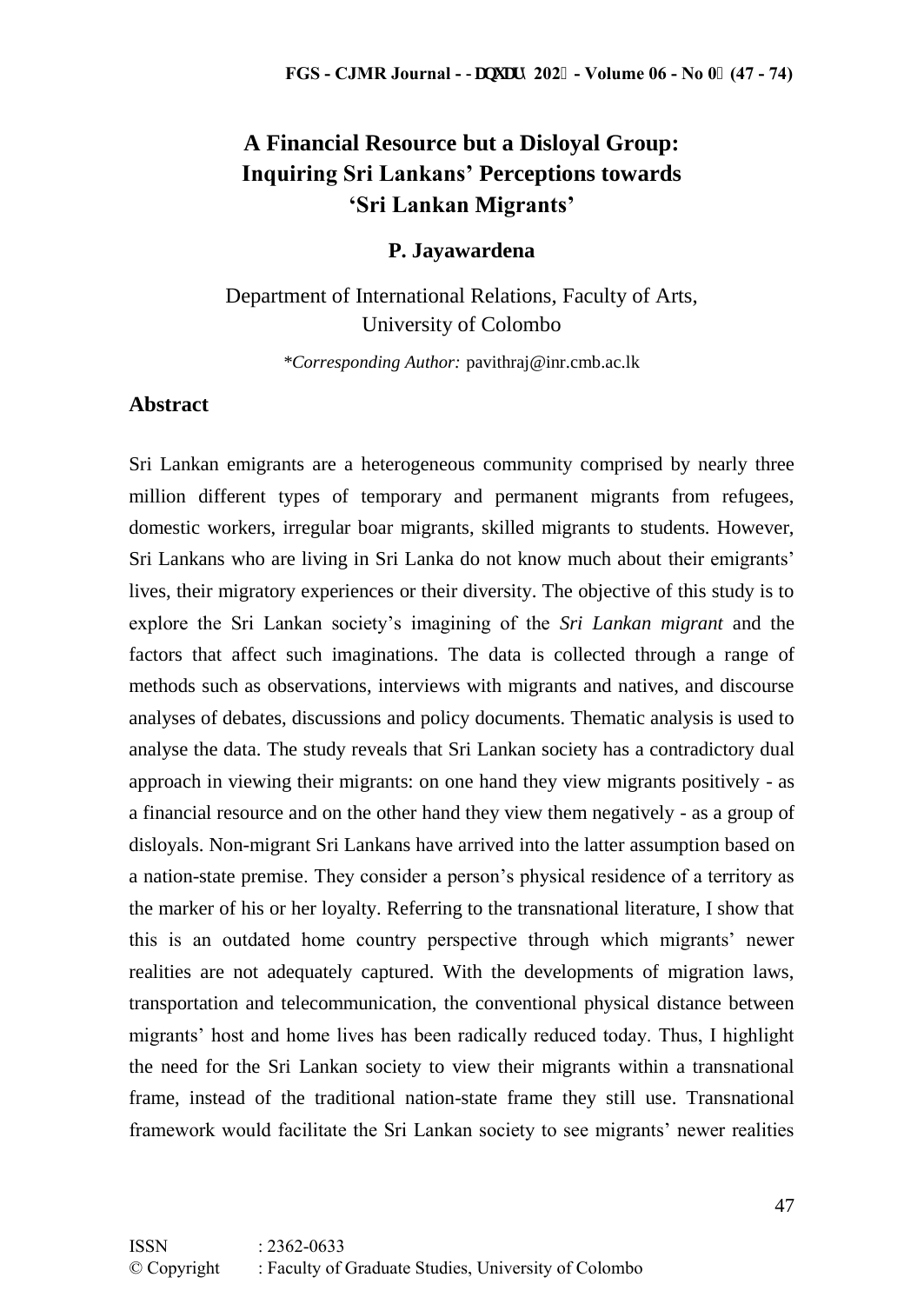through updated lenses and consequently to establish a more meaningful relationship with them.

**Keywords:** Sri Lankan migration, migrants, natives, Sinhalese migrants, Tamil migrants, loyalty, transnationalism

### **Introduction**

Sri Lankan out-migration is a complex phenomenon with multifaceted elements. The Sri Lankan migrant community contains various types of migrants, ranging from refugees, domestic workers, irregular boat migrants to highly skilled migrants and students. These migrants' decisions to leave Sri Lanka have been affected by several socio, economic and political push factors from Sri Lanka as well as pull factors from home countries. Even though Sri Lankan migration has been a phenomenon that kept unfolding throughout the recent history in greater numbers and has made significant changes and impact to the Sri Lankan society, the knowledge and awareness about Sri Lankan migrants is noticeably limited in the Sri Lankan public consciousness. In this paper, I attempt to explore the reasons for this lack of consciousness of migrants in the existing dominant narratives while also suggesting some alternative ways to think about them.

The paper begins by providing an overview of how migrants are imagined by both home and host countries, followed by the research methods employed for this study. Findings are then presented in two separate sections, based on non-migrant Sri Lankans' two key approaches towards migrants as identified in the data. I call these two approaches as a contradictory dual approach. As the first approach, I explain non-migrant Sri Lankans' positive perceptions about Sri Lankan migrants as a potential financial resource. In the second section, I explain their negative perceptions about migrants as a group of disloyals. These finding sections are then followed by a brief analysis, highlighting the dangers in continuing such a contradictory approach. I conclude the paper by suggesting a transnational framework to replace the outdated nation-state preposition for Sri Lankan society to view their migrants.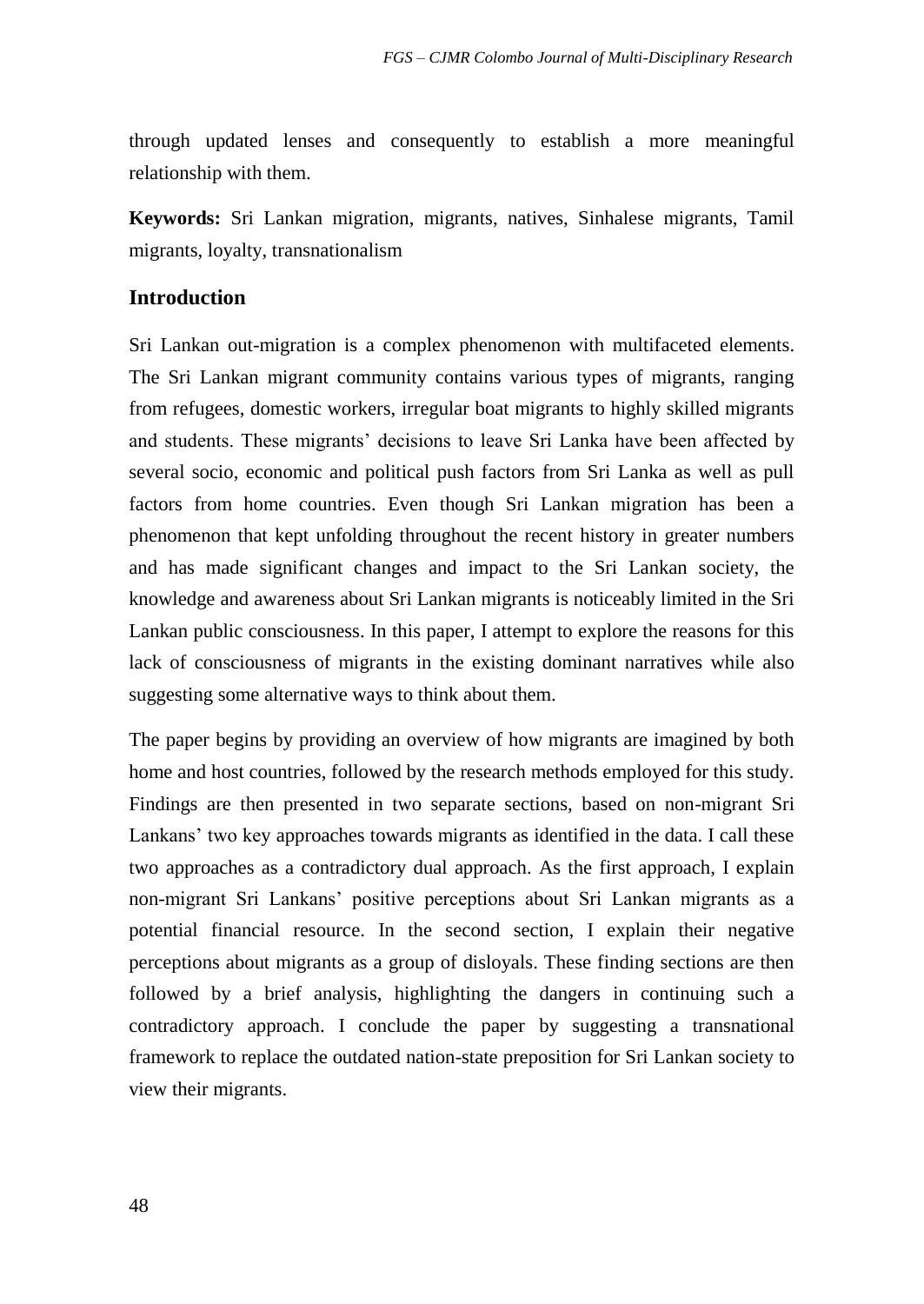### **Home and host imaginations of** *migrants*

The term *migrant* is used to identify the people who move across state or local boundaries<sup>1</sup>. The scope, complexity and the impact of the processes of international migration are increasingly mounting (International Organization for Migration, 2019). Migrants decide to leave their home country for various push factors, such as low income, corrupted political institutions, weak social rights or insecurity. On the other hand, different pull factors in host countries, such as family reunion policies, better social welfare systems or better employment opportunities, also affect migrants' decisions. In relation to international migration, migrants are noticeably understood through two key viewpoints - host country viewpoint and home country viewpoint.

The most dominant versions of host country stand points towards migration are strongly shaped by discourses of Western democratic host countries, even though there are many other non-Western host countries. Western host societies, specifically the ones that are identified as migrant countries, such as Canada, New Zealand, Australia and USA, show a greater interest to study their immigrant groups. These are the countries who made conscious choices to introduce a series of multicultural migration policies since 1960s to attract diverse immigrants from other countries with the aim to make their societies more diverse (Galligan & Roberts, 2003; Koleth, 2010; Kymlicka, 2003; Zubrzycki, 1995). Apart from making their societies more inclusive, there was also a burning economic desire which lied behind those policies. According to Simon-Kumar (2015) some of those multicultural policies were directed at fulfilling host countries' economic interests, so to allow necessary skilled migrants, specially from Global South, to enter their countries. This means, host countries perceive migrants to bring dual benefits, i.e., as an economic resource as well as a tool that brings cultural diversity to their societies. The imaginations and expectations of immigrants have to be understood with these host country desires towards them.

 $\overline{\phantom{a}}$ 

<sup>&</sup>lt;sup>1</sup>In this paper, under the term 'migrant', I specifically mean Sri Lankan emigrants who cross international boundaries, not local boundaries.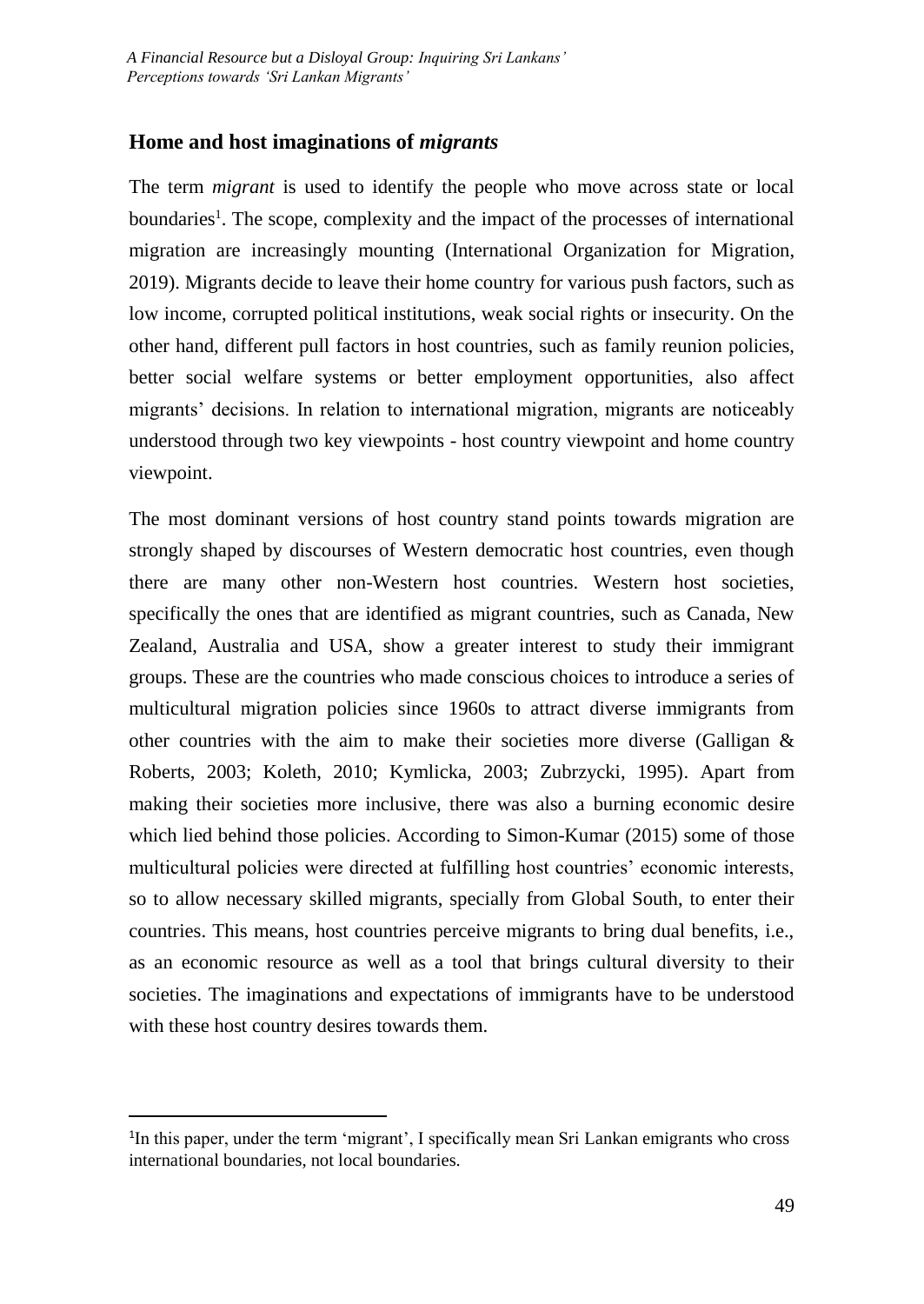When actual migration from Global South to Global North increased through all these relaxed entry laws, host countries often had to study their new immigrant populations and to measure and assess their impact. Until to date, host countries conduct several studies and research to collect data about the migrant communities in their societies. However, in collecting data, host countries are popularly based on the assumption that migrant communities are homogenous and thus have similar and generalizable experiences (Habermas, 1994) which is an over-simplified myth. Several migration researchers are doubtful about the accuracy of these types of data collection methods and its ability to gather complex and diverse realities of migrant communities. As argued elsewhere, one of the key challenges for migration researchers to study different dimensions of migrant communities is that they have to be over depended on findings and knowledge about migration that have been produced by host countries with dangerous biases (Jayawardena, 2020b). While such findings remain to be high problematic, many of the contemporary migration rhetoric – such as anti-immigrant sentiments – are entirely based on these host country studies. Those anti-immigrant sentiments are also presumptuous that immigrants merely have selfish motives to arrive in those host countries, but immigrants lack sense of belonging to the host. It is also believed that such motives present a serious threat to the integrity of the host society (Czaika & Di Lillo, 2018). The Spring 2016 Eurobarometer reports that immigration is the most concerned issue that is ahead of terrorism and the economy, for 48 percent of Europeans (European Commission, 2016).

Marshall and Shapiro (2018) found that one of the factors that reinforces the antiimmigrant sentiments in host societies is the extreme behavior of some media. In studying how USA media portray migrants, they found that they use certain metaphors to frame migrants that have the power to activate thoughts of disgust among native citizens towards immigrants. Being influenced by such antiimmigrant portrayals, Pupavac (2008) identifies that a considerable number of native citizens have associated various extreme connotations for migrants, i.e., describing refugees often as a powerless, traumatized, hopeful and the needy community.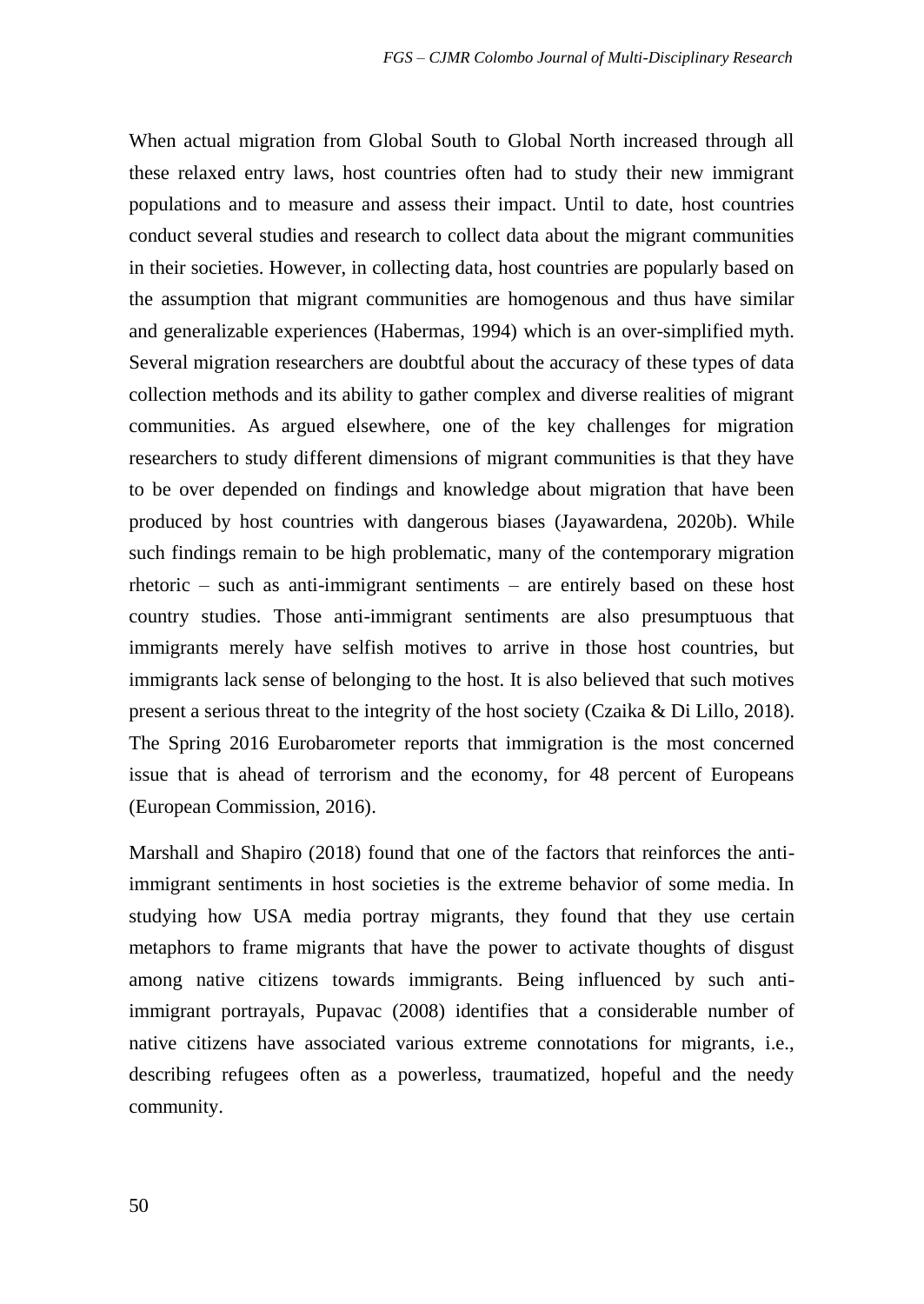On the other hand, home countries' view points towards their own emigrant communities have gone through many changes during the past few decades. Traditionally, home countries did not seem to be worried about their emigrant communities as they only considered the populations who remain in their territories as their true citizens (Faist, 2007a; Spiro, 2017). This approach was based on their belief that the only loyal citizens of the state are the persons who remain to live in the state. Residency was considered as an important parameter to measure one's loyalty to a state. In other words, home countries believed that a loyal citizen can have relations with only one state and divided loyalties among two states (in this case, among home and host) is not possible. As a result, until recent, sending countries did not show much interest to offer many rights to their emigrants, to outreach them or to study them.

The phenomenon of migration, naturally complicates this linear assumption that one person can only be loyal to one state. With migration, migrants have increasingly begun to keep relations with their home country even after they left state territorial boarders and decide to settle in another host country. The traditional home country belief about migrants, that they cannot have multiple political loyalties (Faist, 2007b), hence, appears to be practically incompatible. Interestingly, it can be observed that many home countries are increasingly revising their traditional approach towards the emigrant populations. In fact, many home countries have formally accepted their emigrants' willingness to continue the relations with home country as a genuine and a valid interest. They have also realised that accommodating their emigrant communities is more profitable than restricting them. Howard (2005) sees this home countries' new welcoming approach for emigrants as a consequence of globalisation. For Howard (2005), globalisation has led migrants to hold multiple attachments and identities with many countries. Home countries' decisions to relax their traditional restrictive approach towards their emigrants are also reflected in their new dual citizenship policies. After 1990, a sudden boost in home countries emerged in offering dual citizenship for their emigrants (Bauböck, 2005; Escobar, 2006; Koenig-Archibugi, 2012; Mügge, 2012; Ronkainen, 2011; Sejersen, 2008; Yanasmayan, 2015). Statistics show us that the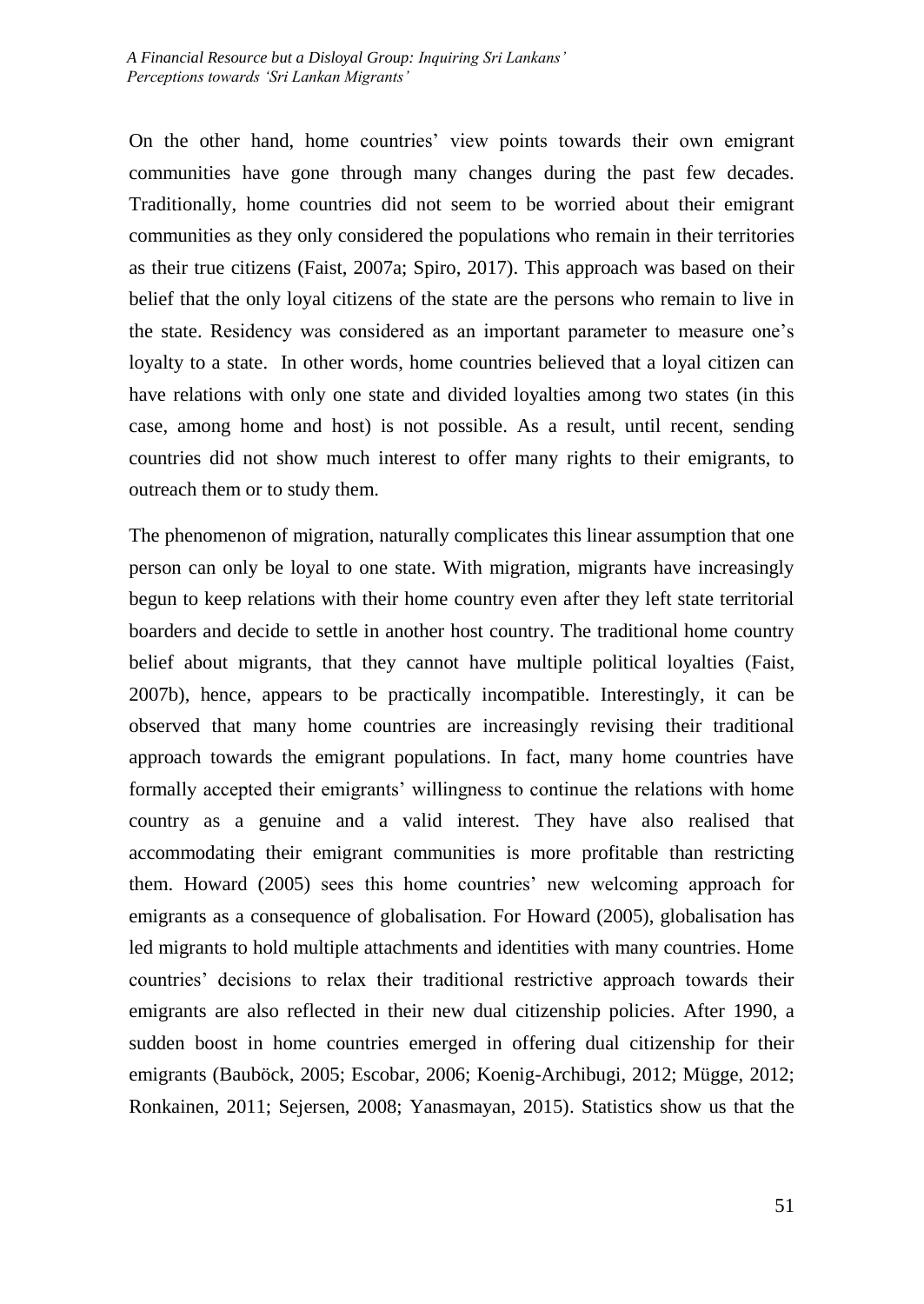number of migrants with dual citizenship identities are sky rocketing (Howard, 2005; Kivisto & Faist, 2010).

However, as I have argued elsewhere, Sri Lankan case shows a reversing trend in their migration outreach policies than many other sending countries (Jayawardena, 2020a). It is estimated that the total number of Sri Lankan migrant community living in host countries in a permanent basis to be one million (Jayawardena, 2020b; Reeves, 2013). This population is scattered across North American countries (estimated population to be 500,000), European countries (around 400,000 migrants) and the rest in the Australasian continent (Reeves, 2013). However, this estimation is contested as some sources calculate the number of the permanently settled Sri Lankan migrants to be as high as two million (International Crisis Group, 2010) or as 1.25 million (United Nations as cited in Hugo & Dissanayake, 2017). Borrowing Reeve's calculation, it shows that there is a remarkable diaspora to population ratio, i.e., approximately one in every twenty Sri Lankans is permanently settled outside Sri Lanka. Thus, the increasing migration numbers as well as this ratio makes Sri Lanka as a significant emigration nation in the contemporary times (Hugo & Dissanayake, 2017). With these increasing numbers, the potential level of impact Sri Lankan emigrant community can do towards the Sri Lankan society is increasing.

Contrary to many other sending countries who are increasingly relaxing their strict laws towards their emigrant populations, Sri Lankan policies show a reversing trend by restricting the dual citizenship policy day by day (Jayawardena, 2020a). Even though Sri Lanka offers dual citizenship, it is considered only as a privilege emigrants receive, but not as a right. While policy implications show a clear restrictive approach towards emigrants, this paper explores the Sri Lankan public sentiments towards their migrants. Inquiring public perceptions will display the assumptions behind Sri Lankan societies' imaginations of their migrants, allowing us to assess the validity of those assumptions. It would also facilitate us to explore interplays between societal and governmental approaches towards migrants.

In the course of this paper, I use two highly contested terms - *migrants* and *natives*  with precise meanings. The term Sri Lankan migrant refers to the Sri Lankan born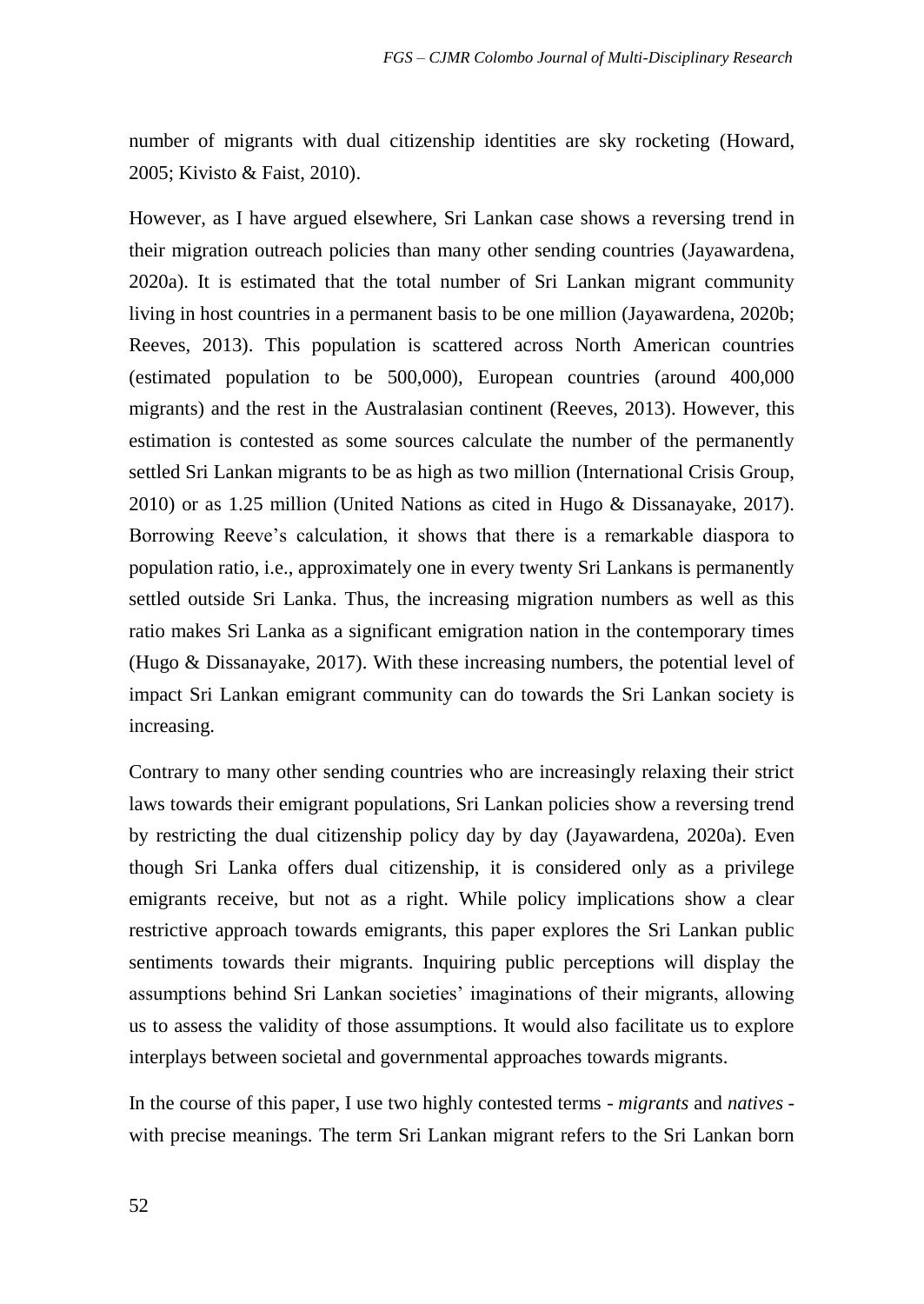migrants of any ethnic group who have decided to leave Sri Lanka and settle in a Western democratic host country on a permanent basis. They might have left Sri Lanka as skilled migrants, refugees or students with a motivation to either permanently settle there or to return to Sri Lanka. However, at some point of their migratory journey they have decided to permanently naturalize in the host country and as a result they have decided to become a host country citizen. For the purpose of preciseness, I do not look at the dynamics play within Sri Lankan labour migrants who are in another host country on a temporary basis, waiting to return to Sri Lanka, but only on the migrants who are permanently settled outside.

The other contested term *natives* is used precisely to refer to Sri Lankan populations. Interchangeably, I also use the term non-migrant Sri Lankans for natives. These are the Sri Lankan citizens from various ethnic groups who continue to live in the soil of Sri Lanka. The employment of these two terms, despite their contested and multiple political meanings and historical prejudices, is to make the distinction between them clearer. In other words, the two terms are used to explicitly showcase the distinction between those who left Sri Lanka (migrants) and those who continue to live in Sri Lanka physically (native). Making this distinction overtly is the key to this paper, because the paper looks at the relations between two subcategories (Sri Lankan *migrants* and *natives)* within one single bigger community (*Sri Lankans*).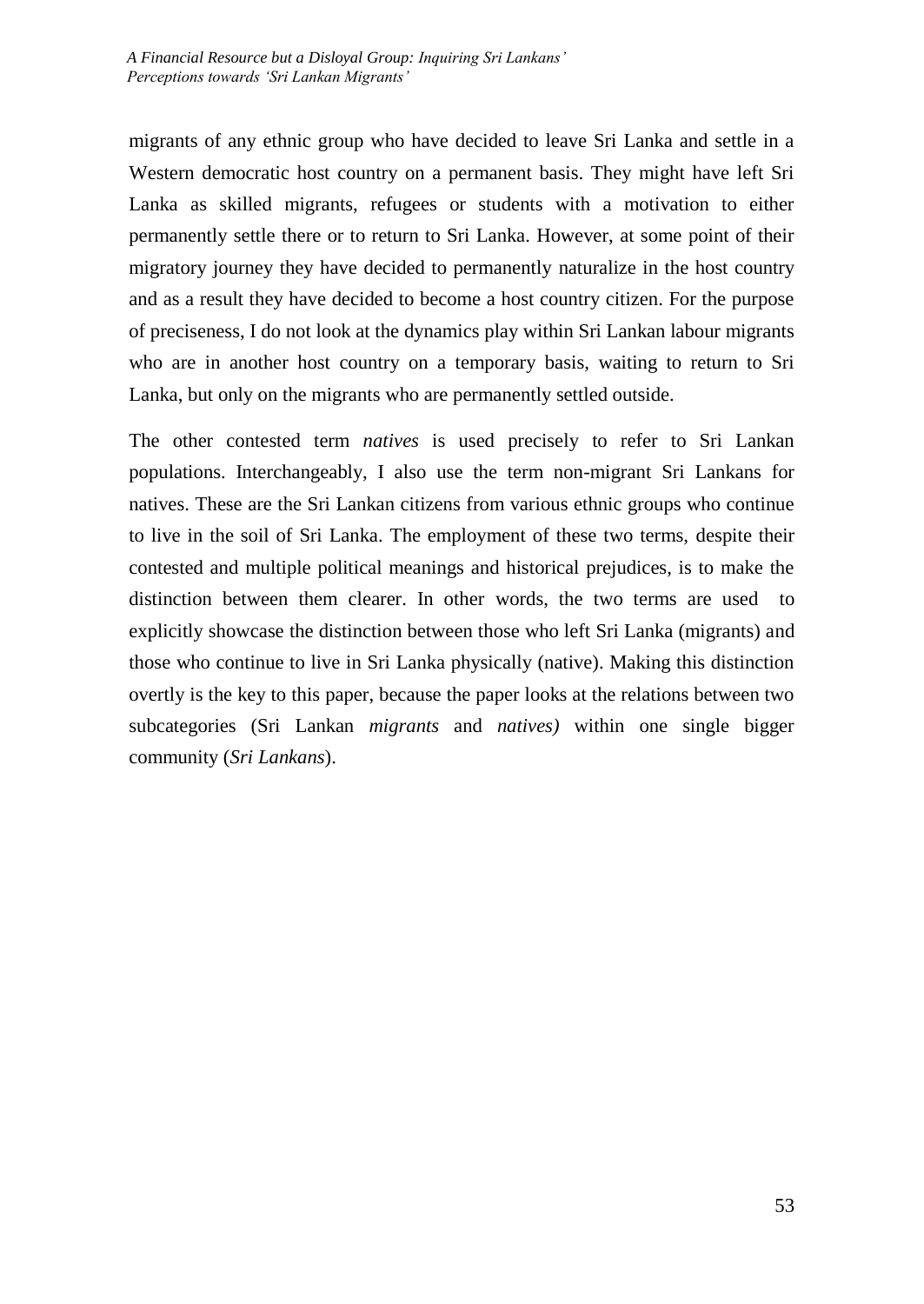### **Research methods**

Studying *perceptions* which are naturally very ambiguous has no easy formula. Adhering to the belief that *perceptions* are inherently subjective, contextual and relative, I employ a qualitative approach to this study. Qualitative studies attempt to understand and unpick the complex realities of the social world (Atkinson  $\&$ Silverman, 1997). Paradigmatically, in this study, I locate myself in a constructivist preposition. Constructivist approach says that data is not merely out there, waiting to be found, instead it is constructed (Silverman, 2011). It also suggest that the researcher should locate him or herself within the inquiry, rather than positioning as an outsider (Chamaz, 2014). In this study, I am interested in unpacking the social and historical constructions that underpin natives' perceptions towards migrants, in order to understand them better. In doing so, I locate myself within the inquiry rather than in outside.

To gather data, research methods such as discourse analyses, observations and semistructured interviews were employed. Newspaper articles, dual citizenship policy documents and parliamentary debates were studied. Discussions in social media platforms were also observed to understand the key directives of existing public discourses about Sri Lankan migrants. Based on those discussions, I recruited participants based on purposive sampling technique. I conducted semi-structured interviews with thirty participants, both *natives* who are living in Sri Lanka and *migrants* who are permanently settled outside the country. In recruiting the sample, apart from participants' responses in social media platforms regarding the matter, I also considered their prepositions such as ethnicity, gender, age, class, education background and religion. Interview data was analyzed thematically. In the next section, I present findings of the study according to the two key themes identified in the study.

#### **Natives' lack of awareness about migrants**

The data show that Sri Lankan natives have a contradictory dual understanding about the Sri Lankan migrant population. On one hand, natives viewed migrants who are permanently settled in Western democratic countries to be wealthy and hence, fortunate. They viewed a lot of financial potential in migrants. On the other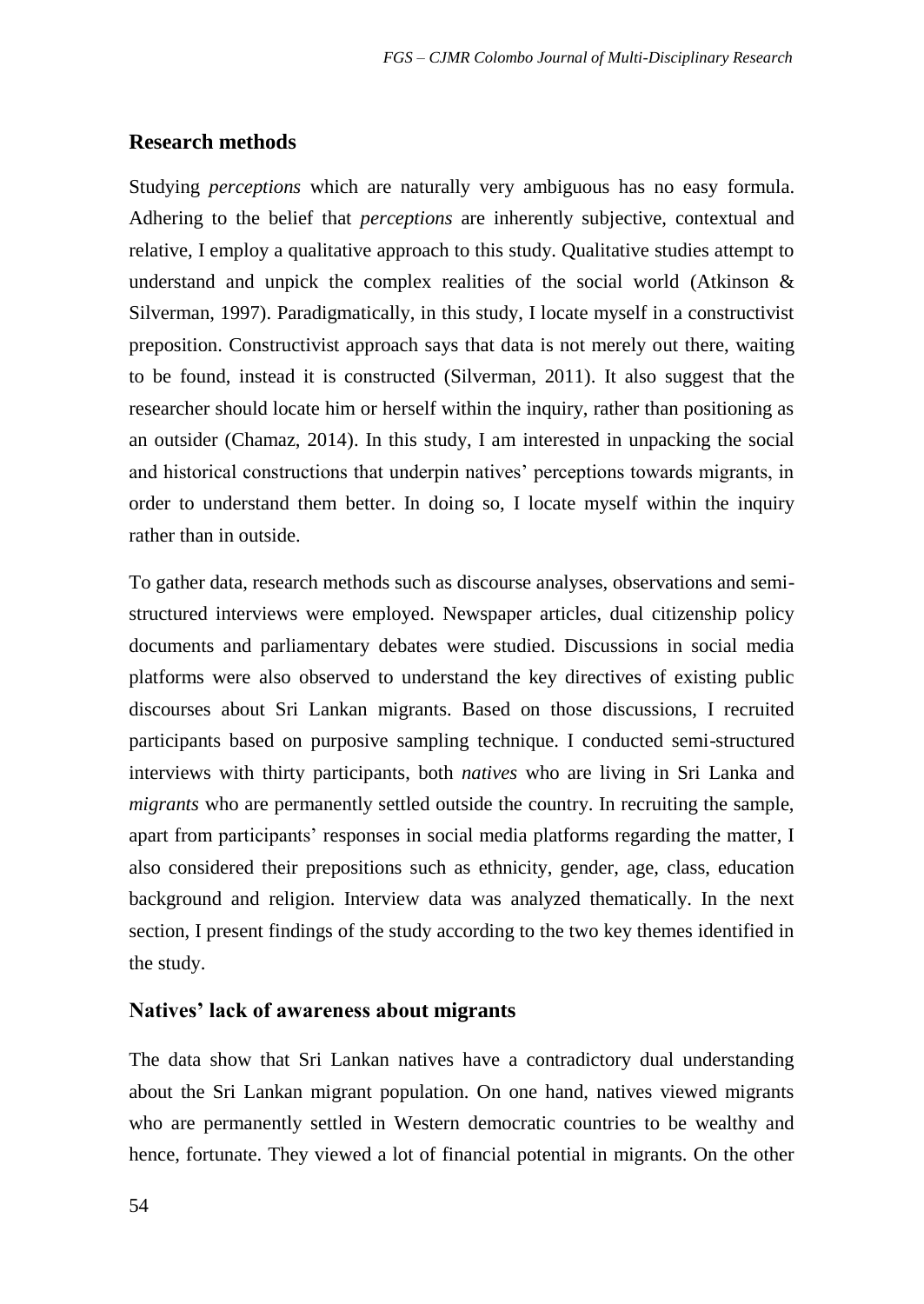hand, natives showed to be cynical about migrants' genuine loyalty to their home country. This suspicious feeling leads them to constantly doubt migrants' engagements (legally, financially, socially or emotively) with Sri Lanka. This doubtful feeling is clearly reflected in natives' popular views against Sri Lankan Tamil diaspora and dual citizens' interest to get into Sri Lankan politics or higher administrative positions.

The data also show that Sri Lankan natives lack an in-depth knowledge about Sri Lankan migrants. For example, even though they talked about Sri Lankan migrant communities in Melbourne or Toronto, they did not know many facts about the diversities of the community or about their migrant lives. The data show that the little knowledge and the assumptions they have, are affected by the overly generalized narratives about Sri Lankan migrants, such as, all Sri Lankan migrants in Western countries are super rich or all the members of Tamil diaspora are proseparatists.

It is undeniable that there is an increasing demand in Sri Lanka, especially among the middle-class families, to leave Sri Lanka to settle in a Western democratic country. Those who wish to leave the home country attempt to use different visa categories, such as, skilled labor, student, tourist and refugee, to enter a shore of a so-called better host country. There is a perception among middle class families that sponsoring their children to emigrate from Sri Lanka is an investment. According to Pingama (2016), these perceptions are influenced by their frustration about the weak domestic social, political and economic conditions of Sri Lanka. Due to this belief, families who are not financially resourceful, test many other financial alternatives including obtaining loans or engaging in other financial fraud to send their children abroad.

According to Jayasuriya and McAuliffe (2017), the number of Sri Lankan student migrants to countries like Australia, Canada and New Zealand is noticeably increasing. Consequently, the number of education agencies are rising and they profoundly promote potential places for overseas study through different media (Jayasuriya & McAuliffe, 2017). In fact, obtaining a student visa and entering into a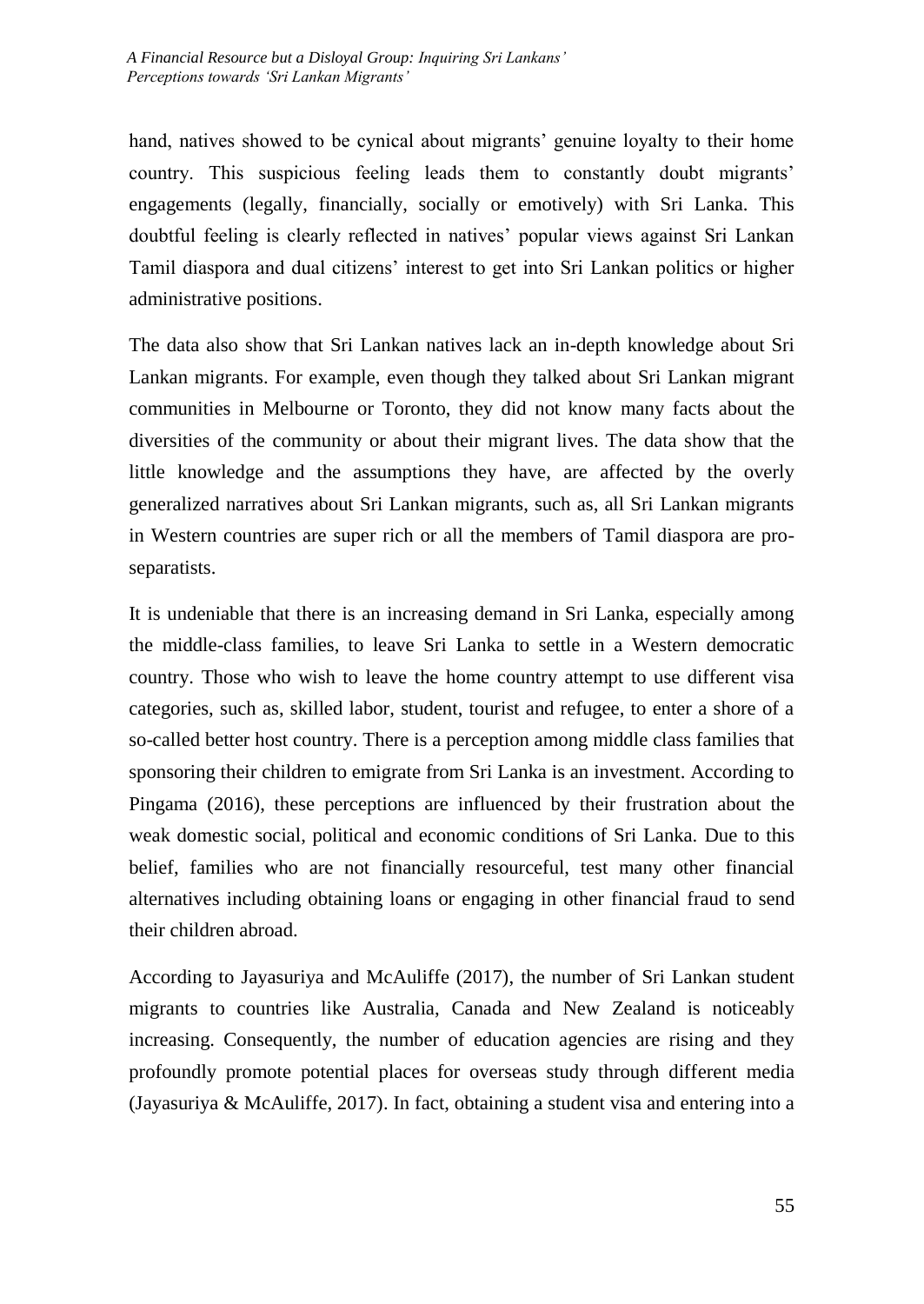Western country is interpreted as the first step to settle in that country to have a comfortable life that is better than in Sri Lanka.

On the other hand, the demand for skilled migration also remains high. Professionals and skilled laborers in Sri Lanka are interested in seeking permanent residency status or work permits in countries like USA, UK, Australia, Canada and New Zealand to enter those countries. Professional or skilled migrants' interest to leave Sri Lanka is also influenced by their negative attitudes and frustration about the domestic situations in Sri Lanka. It is widely believed that Sri Lanka as a country is deteriorating politically, economically and socially. There is a massive public rejection of traditional politicians and political practices of Sri Lanka. Such trends have affected dissatisfaction about continuing to live in Sri Lanka. Following the ethnic issues and the safety concerns in the country, some are interested in applying for refugee status from other host countries. However, Hugo and Dissanayake (2017) found that one of the key reasons for irregular boat migration to Australia, is also associated with economic dissatisfaction towards Sri Lanka, not only the ethnic issues or safety issues.

This shows that Sri Lankan migrant community is a highly diverse one, with different types of migrants whose migratory experience is influenced by a variety of different push factors from the home country and pull factors from host countries. Natives' understandings about migrants, however, do not represent much of these complexities. The most dominant distinction natives saw in the migrant community is through an ethnic line. They believed that there are Sinhalese migrants and Tamil migrants, and that these two migrant communities are different from each other. For example, if the respective migrant is Tamil, natives perceive him/her to be a migrant who left Sri Lanka as a refugee due to the ethnic clashes. There is no understanding in the public discourses that there are many Tamil migrants who migrated as skilled migrants or students. Natives also tend to think that all the Tamil migrants are responsible for charging Sri Lanka for war crimes allegations.

As explained in the next two sections separately, these kinds of blanket and monolithic perceptions are based on two over-simplified assumptions, as this study finds. Firstly, it is the assumption that any migrant who is living permanently in a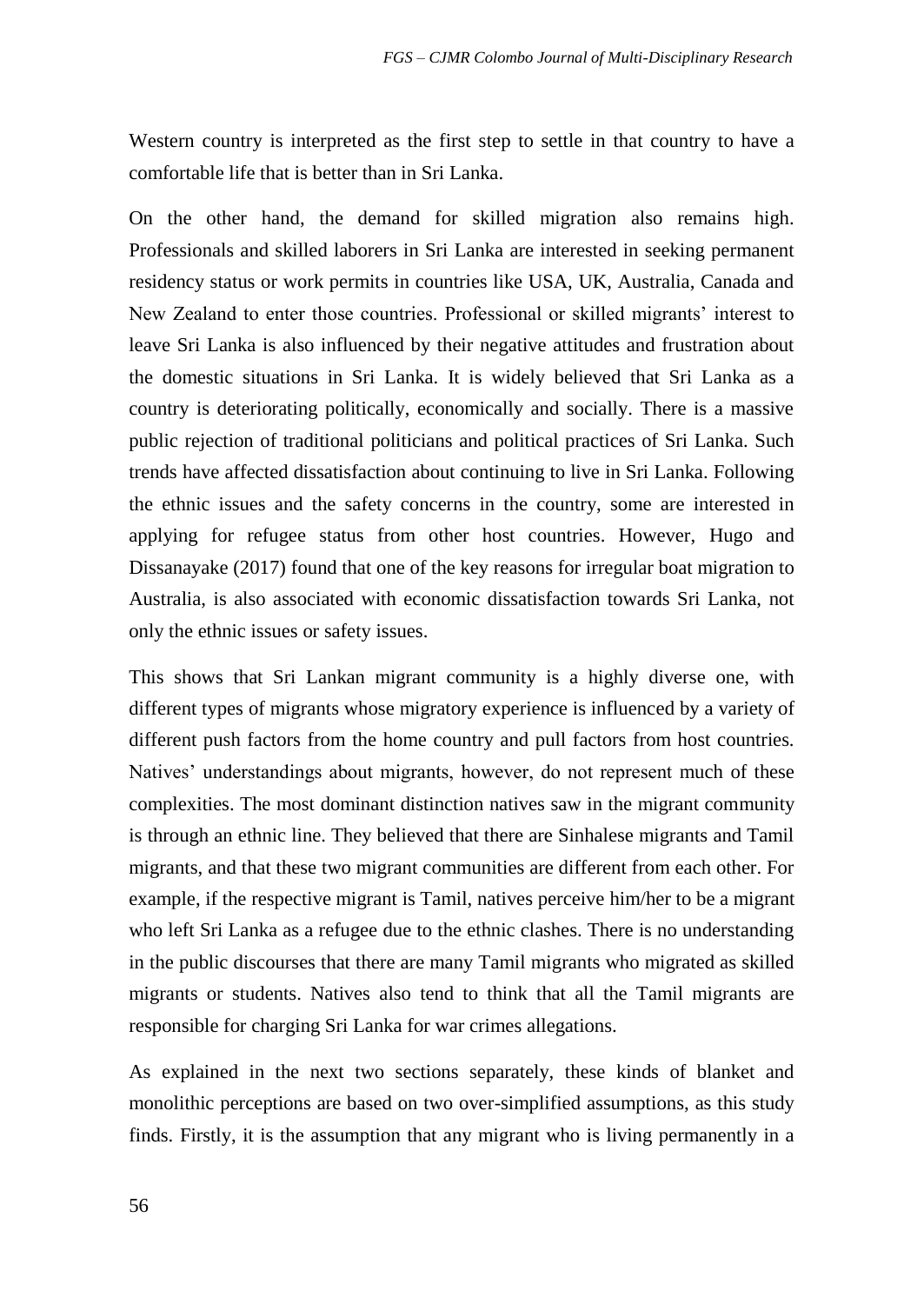Western country is wealthy. Secondly, natives believe Tamil migrants are disloyal to Sri Lanka and hence, there is a risk of them defaming Sri Lanka in the international platform. This sense of suspicion towards migrants is not only limited to Tamil migrants but also towards Sinhalese migrants.

### **Sri Lankan migrants as a financial resource**

The findings of the study show that natives over-estimate migrants' economic status in host countries. Many natives believe when a person from any economic class enter into a wealthy Western host country, that person can suddenly become a wealthy and a resourceful person. According to this thought, when a Sri Lankan migrant reaches shores of any wealthy country, that host country welcomes the migrant irrespectively and offer all the rights and benefits that would turn the migrant into a wealthy person all of a sudden. Nimal (45), a Sri Lankan banker who lives in Colombo said:

When you are in a country like USA or Canada, you can easily become very rich. You start earning very well. But then you are lonely there. This is why I did not migrate, even though I could have applied. I do not want to be a rich man in a lonely setting. When you are that rich, then you want to show the way you spend those to your friends and family in Sri Lanka. Just to pretend that you are not lonely and you are having a great time there. It is an illusion.

Nimal's statement summarizes many other participants' similar idea about migrants' economic status in host countries. Participants repeatedly mentioned this idea that financial capacities of the migrants who live abroad are very high. They thought this because host countries are developed high income countries and have enough resources available for immigrants. This positive perceptions about the causal relationship between migrating to a Western host country and being wealthy, is also the belief that reproduces a high interest among middle class families to emigrate from Sri Lanka. This idea finds confirmation in literature. As Pathirage and Collyer (2011) observed how natives in a Catholic village in Wennappuwa view attempts to migrate to Italy, it is mainly with the assumption that anyone who goes to Italy can earn quite well, and become wealthy very quickly.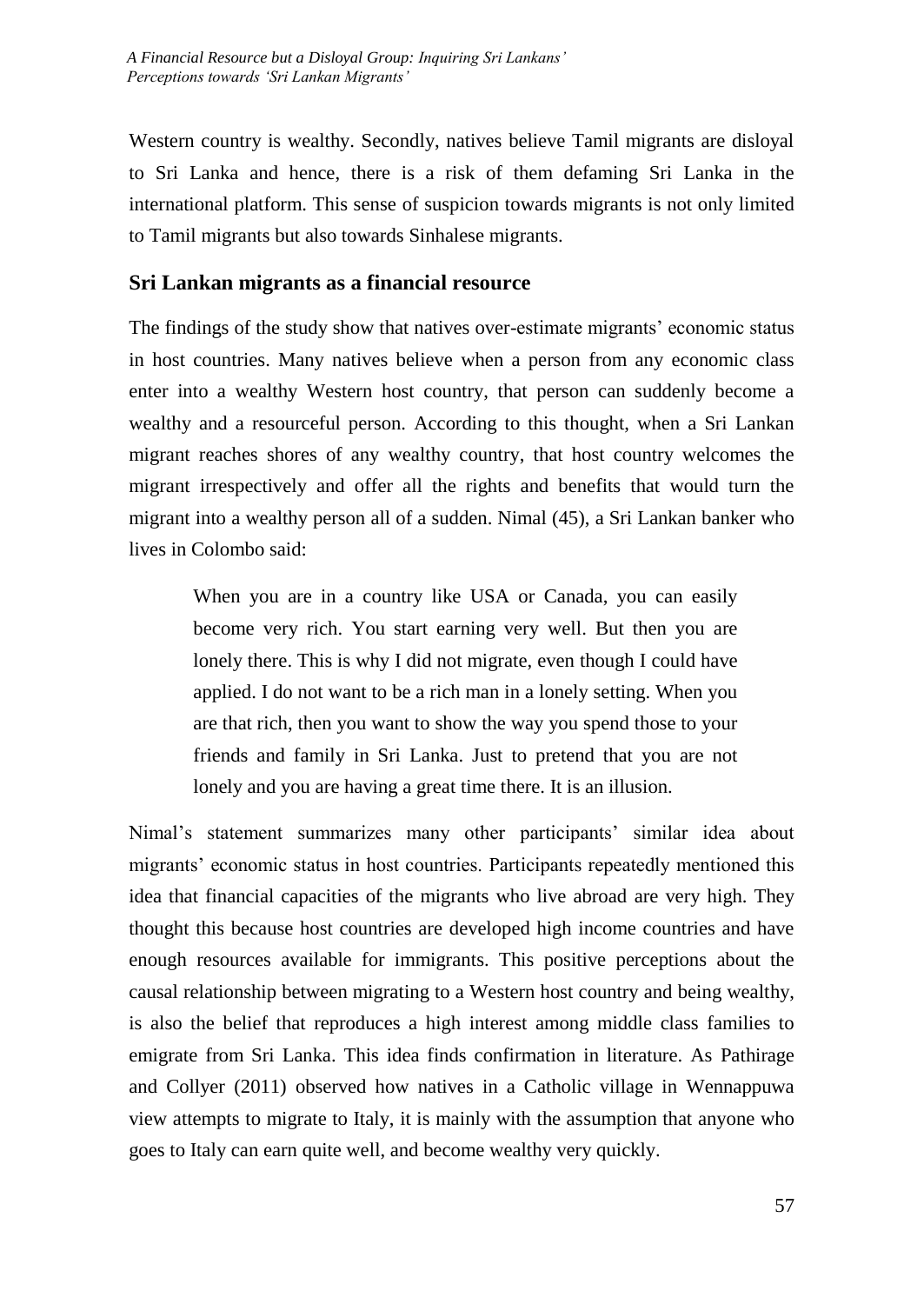However, not all the migrants go through a similar lucky process in terms of becoming wealthy so comfortably. Many migrants perceive their migratory journeys as challenging struggles. Anusha (45), a dual citizen of Sri Lanka and New Zealand, reviewing her migratory experience as a skilled migrant mentioned that it was a struggle. She said "Since we moved [to New Zealand], we know, how hard it is to begin [the life from the scratch] in another country. But some people [in Sri Lanka] think [their lives in Sri Lanka] as struggles but what we go through as a bed of roses. But what they are having [in Sri Lanka] are not real struggles. [Instead] we are the ones who see and experience real struggles."

Anusha's statement contradicts with the popular narrative about migrants' wealth and fortunate life experiences in developed countries. Even though she herself was a skilled migrant, she found it very challenging to find suitable employment in the host and to adapt into the host society's standards. She believes that natives in general do not know these hardships migrants go through. Anusha's statement is also confirmed by Kamal (39), an Australian citizen who wishes to obtain the Sri Lankan dual citizenship. Kamal revealed that what prevents him of obtaining the Sri Lankan dual citizenship at the moment is his economic hardship. He said, "You would not believe, but I actually have no money to obtain Sri Lankan dual citizenship right now, for my entire family. It's a struggle here. I am paying for my mortgage here. Until it finishes, we have a tight budget. I really want to obtain Sri Lankan dual citizenship, but I have no money. Yet people in Sri Lanka think, we are so rich." Both Anusha's and Kamal's narratives remind us that natives' blanket assumptions about migrants' wealth and their luxuries are not entirely true and that the realities of migrants are more complex than that.

The data also show that having migrants who are their own family members, relatives or friends bring pride to natives, because they are perceived to be wealthy and financially stable. Natives who have some close contacts living abroad in developed countries find it to be an extra source of strength for their day today lives in Sri Lanka and for their future. Surangi (35), a Sri Lankan native from Kelaniya, is an example. She has some distant relatives living in New Zealand. Subha thinks when her kid is grown up (he is still 8 years old), she might seek assistance, both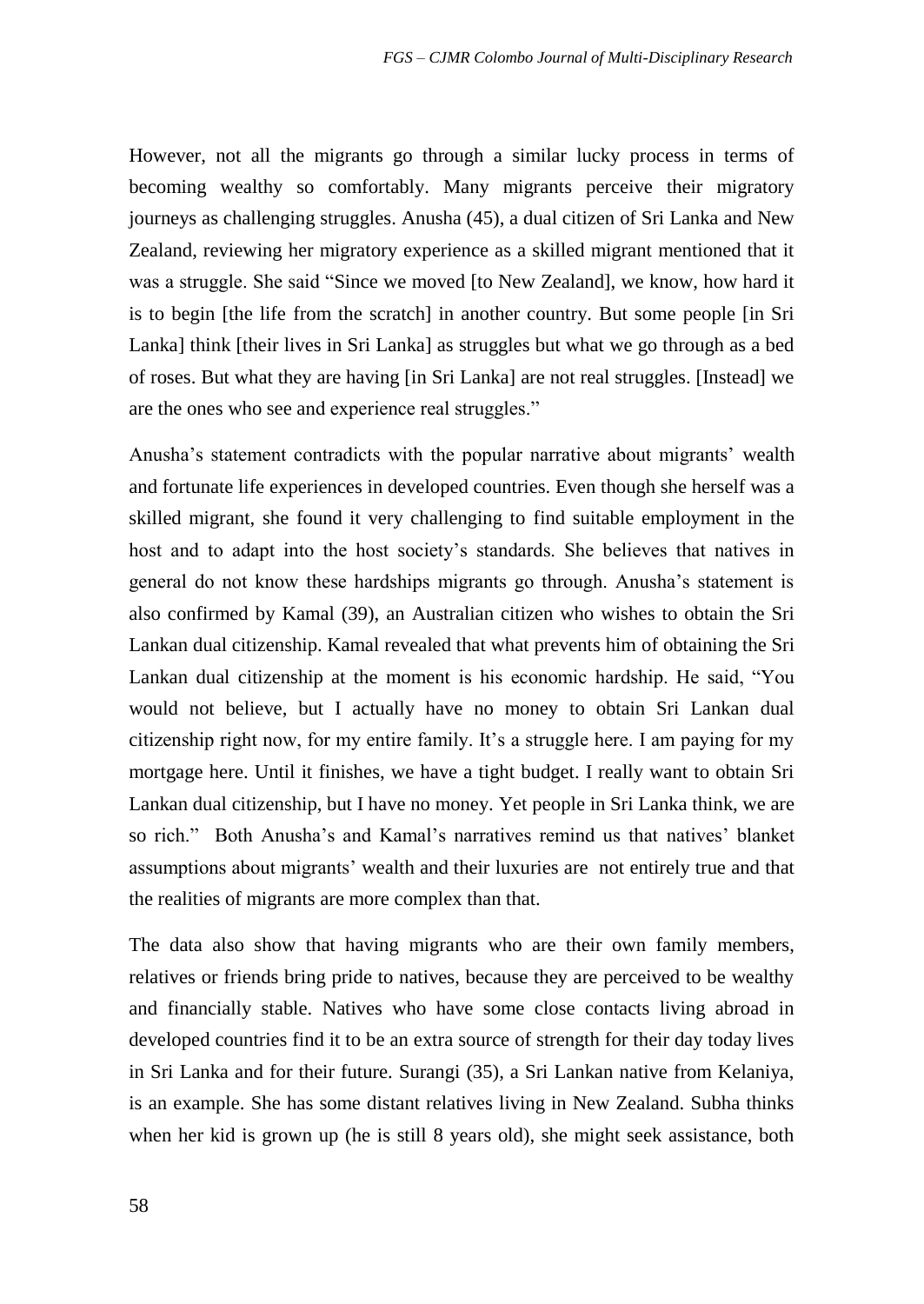financial and informational, from her relatives in New Zealand to accompany him to New Zealand.

This trend of viewing one's own migrants as a network as well as a capital resource is also same within the Sri Lankan Tamil migrant community. As Sriskandarajah (2002) points out, this became very evident in the aftermath of 1983 riots. Tamil citizens who were in Sri Lanka did seek assistance from Tamil migrants to get necessary information, network and capital to seek refuge in host countries or to somehow migrate from Sri Lanka. In migration research, specifically in the studies that look at migration from Global South to Global North, researchers have found that natives in Global South perceives their fellow migrant communities in Global North as a potential community to assist them whenever necessary. For example, Yang (1994) states that sending country populations perceive their emigrant population as a financial and a network resource who have the potential to uplift the lives of home country populations as well as to sponsor their friends' or relatives' migration desires.

Another key theme that was shown in the data is natives' perceptions about migrants as a booming market. This perception again overlaps with the previous assumption about their wealth, but with a different dimension. Unlike in the notion of wealth, in this line of thinking, migrants are not only considered for their financial ability, nonetheless, that financial ability is placed within a realm of their interest to continue relations with Sri Lanka. This, I argue, is a subtle acceptance by natives towards migrants' sense of belonging to their home country, even though such acceptance cannot be observed explicitly in any other ways in which natives view migrants.

As the numbers of Sri Lankan migrants concentrating in certain cities or neighborhoods in the host countries are increasing, their demands for Sri Lankan goods and services increase gradually, forming Sri Lankan sub-markets. Consequently, the trends of increasing import and export businesses between Sri Lanka and those host countries can be seen in cities such as Melbourne in Australia, Toronto in Canada and Auckland in New Zealand. In Melbourne, the city outside Sri Lanka with the highest concentration of Sinhalese migrants, there are a number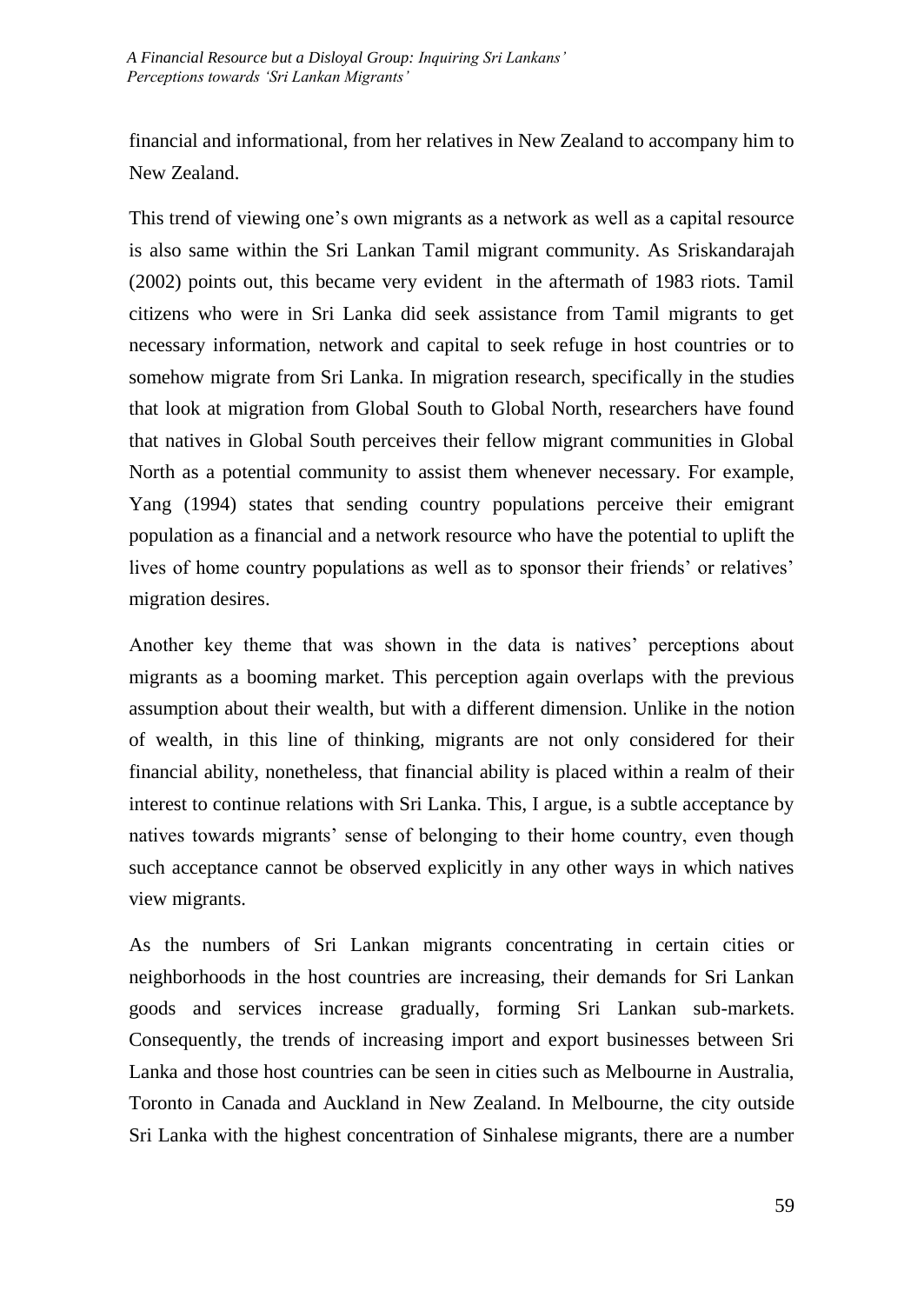of centers that offer different goods and services for Sri Lankan migrants. These include grocery shops - selling Sri Lankan goods, restaurants - selling Sri Lankan food, bands and dancing groups - offering Sri Lankan entertainment and media channels - sharing Sri Lankan information. In a traditional economic sense, all these ventures engage in the demand and supply chain, a straight forward economic activity. However, when it operates in a migratory space, it also has a powerful noneconomic dimension. That is, the demand and supply chain also acts as a reflection of migrants' strong interest of continuing their home country practices and memories. In other words, the economic activities directing at Sri Lankan migrant markets take place within a transnational social field in which migrants perceive both their home and host relations to be functioned in one singular space.

An overly simplified exercise to understand the complexity of this phenomenon would be reviewing the names of some of these goods and services. For example, in Melbourne, there are Sri Lankan grocery stores titled as Taprobane Sri Lankan Grocery, Elephant House, Pelessa Sri Lankan Takeaway, Colombo Impex and Ceylon Food City Sri Lankan Grocery. These titles allow their consumers to recall their Sri Lankan memories and provide them with an appealing opportunity to relive in the *home world* for a short period. As Pathirage (2018) notes, this is an ephemeral experience for migrants where they live in two confronting life-worlds, the world left behind (the home country) and the new world (host country), simultaneously. As many other transnational theorists have also denote, migrants' pre-migratory experiences and memories become critical elements in the ways in which they inhabit their new life in the host country (Cassim, 2017; Levitt & Glick Schiller, 2004; Yang, 1994). In this case, Sri Lankan migrants' interest for Sri Lankan goods and products should not be understood merely as economic activities, but also as emotive representations.

While Sri Lankan markets are expanding in host countries, Sri Lankan based goods and services providers also show keen interest to engage with those overseas markets. Businesses whose target audience is precisely migrants are booming. These services include exporting various goods such as – grocery, cloths, gifts, fish, and exporting services – telecommunication, mass media, delivery of goods, event organizing or marriage proposal services etc. We also see a significant trend of Sri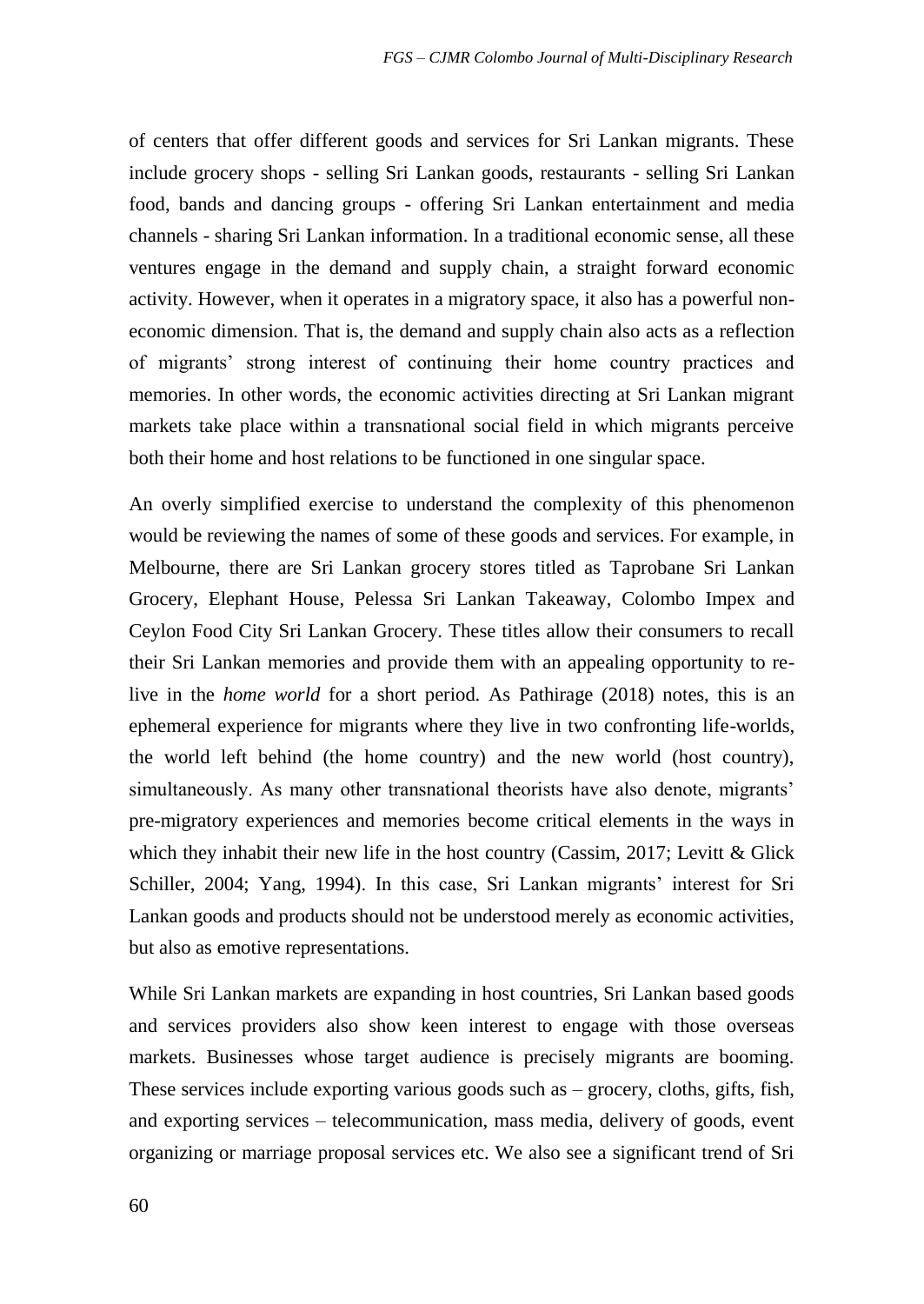Lankan media institutions expanding their networks with Sri Lankan migrants who are based overseas. Sri Lankan mass media engagements with migrants in overseas range from responding to song requests from migrants in local channels to visit those host countries to report how migrants celebrate home country practices or rituals in host (Jayawardena & Siriwardhana, 2018). As for now, Sri Lankan media is visibly involving only with Sinhalese migrants and they employ a patriotic lens in reporting migrants' stories. However, many of these actions are sponsored by migrants and hence, there is a strong financial motivation behind such engagements. Another reason for natives to have positive thoughts about migrants is their donations to Sri Lanka in times of need. Sri Lankan migrant organizations send different types of donations to natives. For example, a lot of Sri Lankan migrant organizations sent financial donations and other resources during the times like Tsunami or War. Migrants are involved in such donations because they feel they are responsible to assist their fellow Sri Lankans in those kinds of difficult times. For example, Anusha (45), a dual citizen of Sri Lanka and New Zealand, stated that: "…we raise funds for Sri Lanka for many occasions, [such as] during the war time... [or] tsunami time... it was an emotional need and I feel obliged to assist Sri Lanka. [We also do] things like establishing temples in New Zealand and other community works..." Not only Sinhalese migrants but also Tamil migrants donate Sri Lanka in multiple ways. An explicit example is their active involvements in the development tasks of the Northern and the Eastern provinces during the post-war period (Erdal, 2006).

Migrants' such timely interventions are generally appreciated by natives. However, many natives view such interventions to take place merely because migrants are wealthy and they look for places to spend. Nonetheless, natives do not acknowledge that migrants donate also because they have a sense of belonging and a feeling of obligation towards Sri Lanka. This similarly goes with migrants' willingness to purchase Sri Lankan goods and services. Therefore, I argue that natives' thoughts about migrants are based on over-estimations of migrants' wealth and that they completely ignore the fact that migrants do have emotive attachments with their home. Instead, in this study, I suggest to employ a transnational framework to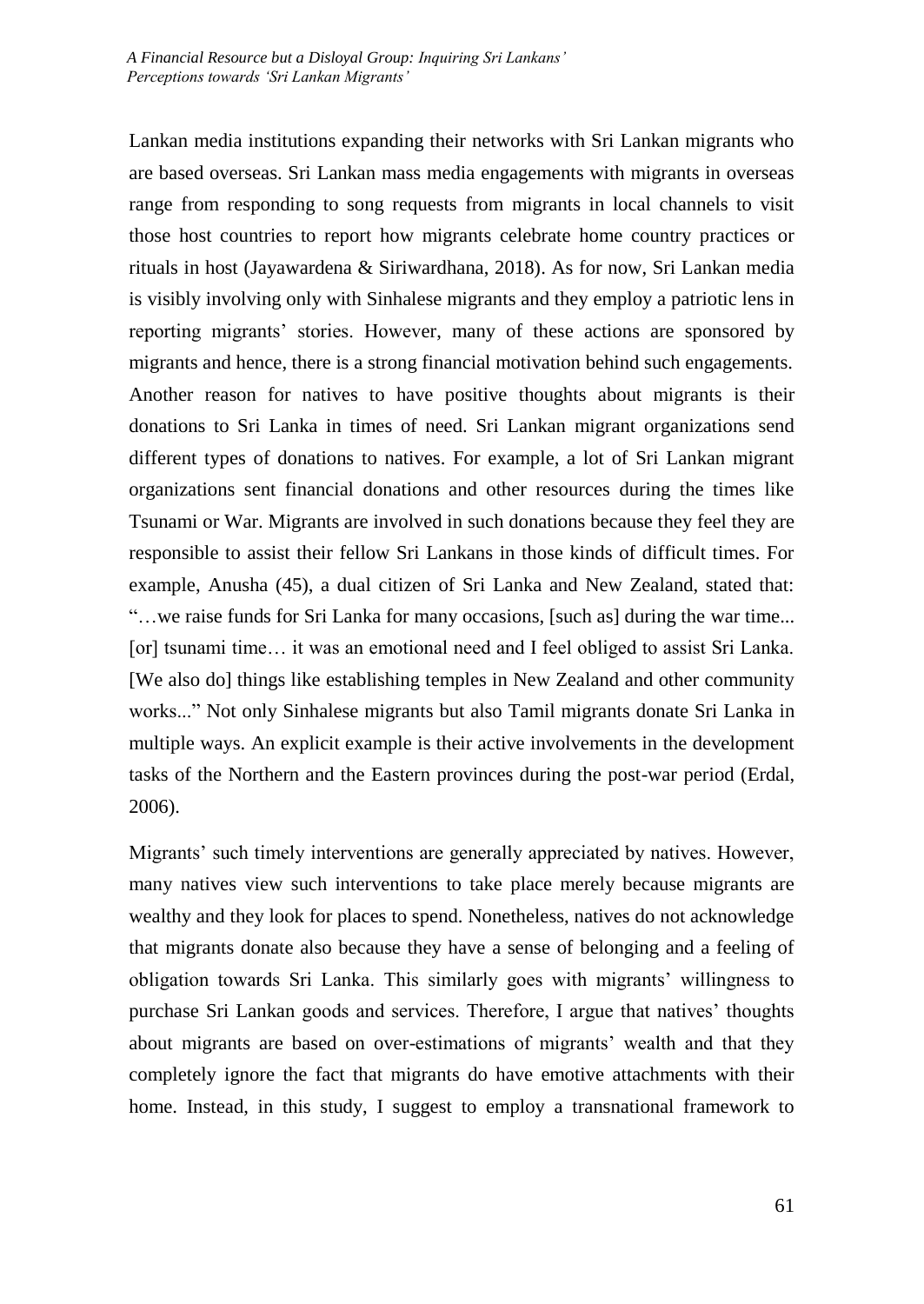understand migrants, in which natives will acknowledge migrants' sense of belonging. The next section explains this line of argumentation further.

### **Sri Lankan migrants as a group of disloyal persona**

In contrary to the natives' positive perceptions on migrants' financial capabilities discussed above, the data also show that natives have a doubtful view about migrants' loyalty towards Sri Lanka. This doubt about loyalty emerged with the belief that since migrants do not physically live in Sri Lanka, that they are attached to another country. In other words, natives consider that migrants' extraterritoriality as the marker of their loyalty towards Sri Lanka. Based on this view, an inconspicuous resistance against Sri Lankan migrants can also be observed. In this section, I explain two key themes displayed in natives' perceptions: 1. Skepticism towards Tamil migrants, and 2. skepticism towards dual citizens. While explaining these two themes separately, I also argue that those ideas represent outdated, conventional home country view towards their emigrants.

### **Skepticism towards Tamil migrants**

The data show that natives are skeptic about migrants but the intensity varies across migrants' ethnic lines. While their skepticism against Sinhalese migrants lies in an invisible and a structural level, it is publicly evident towards Tamil migrants. In this case, looking at natives' suspicious views about Tamil migrants can be an extreme example to understand natives' views about migrants, but it is a phenomenon that we cannot ignore in the context of Sri Lankan migration.

Following the civil war and deep-rooted ethnic issues between Sinhalese and Tamils, natives' understandings of migrant communities are highly ethnicised. Answering to a question about whether she thinks migrants are loyal towards Sri Lanka, Gayatri (32), a female participant based in Sri Lanka, stated that she thinks "Tamil migrants are disloyal while Sinhalese migrants are less loyal." Gayatri's statement summarizes many other similar views shared by other participants. While natives are suspicious about both Sinhalese and Tamil migrants' loyalty, they hold extreme views towards Tamils. As the reason for her answer, Gayatri stated that she believes the war crimes allegation towards Sri Lanka is completely sponsored by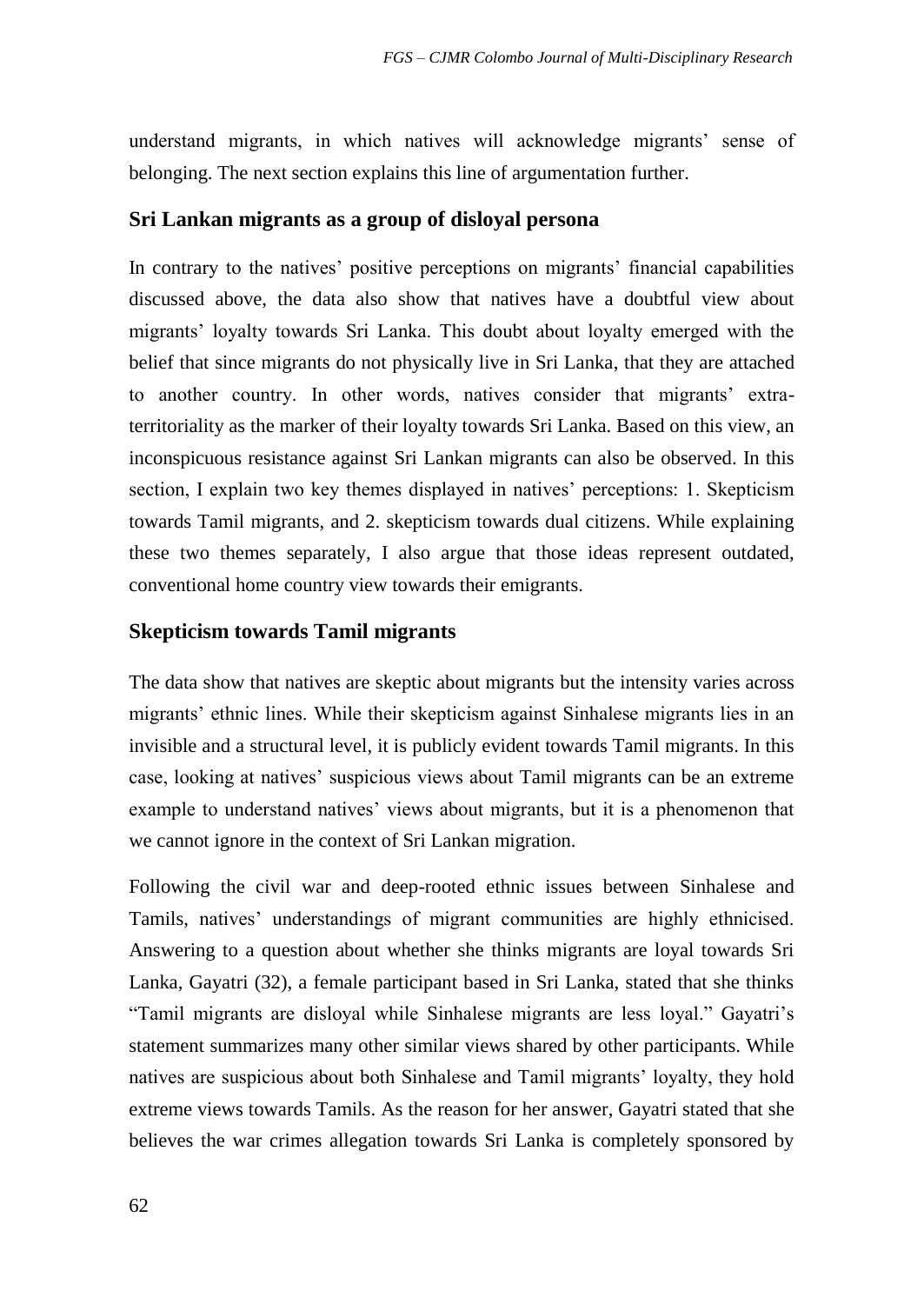Tamil migrants, because they want to defame Sri Lanka in the international sphere whatsoever.

Gayatri's and other participants' thoughts about Tamil migrants again show that natives' views about migrants are overly generalized. While it is true that there are groups among Tamil migrants who hold extreme pro-separatist motives, many others do not. An example is Thiru (68), a Sri Lankan Tamil Australian citizen. Thiru has left Sri Lanka in late 1980s for the safety purposes because the Liberation Tigers of Tamil Eelam (LTTE) approached to him asking him to either grant his elder son to the separatist movement or to give fundingto their movement. Even after arriving to Australia, Thiru said he did not involve in any of the pro-separatist propagandas and that he believes Sri Lanka should be a unitary country. Thiru's example shows that Tamil migrant community, similarly to Sinhalese one, is a very diverse community, with different types of migrants with different experiences and thoughts. The data of this study show that natives do not know such complications within the Tamil community and that they have not heard much about different narratives of Tamil migrants.

Despite the Sri Lankan society's lack of awareness of the complexities of Tamil migrants, the particular phenomenon has attracted huge scholarly attention from several scholars. For example, Tamil Diaspora's transnational identity has been studied by Burgio (2016), Sankaran (2019), Cheran (2003) and Wayland (2004). Erdal (2006) investigated Tamil Diaspora's engagements with the developmental projects in Sri Lanka. Orjuela (2008) studied the role of Tamil Diaspora in the context of Sri Lankan civil war. There are also a few studies that examine how Tamil migrants' sense of belonging to Sri Lanka affect their actions and reactions in the host country. Studying how street gangs work within the Sri Lankan Tamil community in London, Toronto and Paris, Orjuela (2011) explored the parallel links of the Tamil migrants' dimensions of civil war between the levels of global, home and host country. Lindley and Hear (2007) examined how the naturalisation of Sri Lankan refugees affected host countries, specifically the UK. Meanwhile Brun and Van Hear (2012) discussed how the relationship between the LTTE and the Tamil Diaspora informed Tamil politics. O'Neill (2015) explored how seeing the civil war unfold in Sri Lanka affected the activism of the Tamil Diaspora in the host country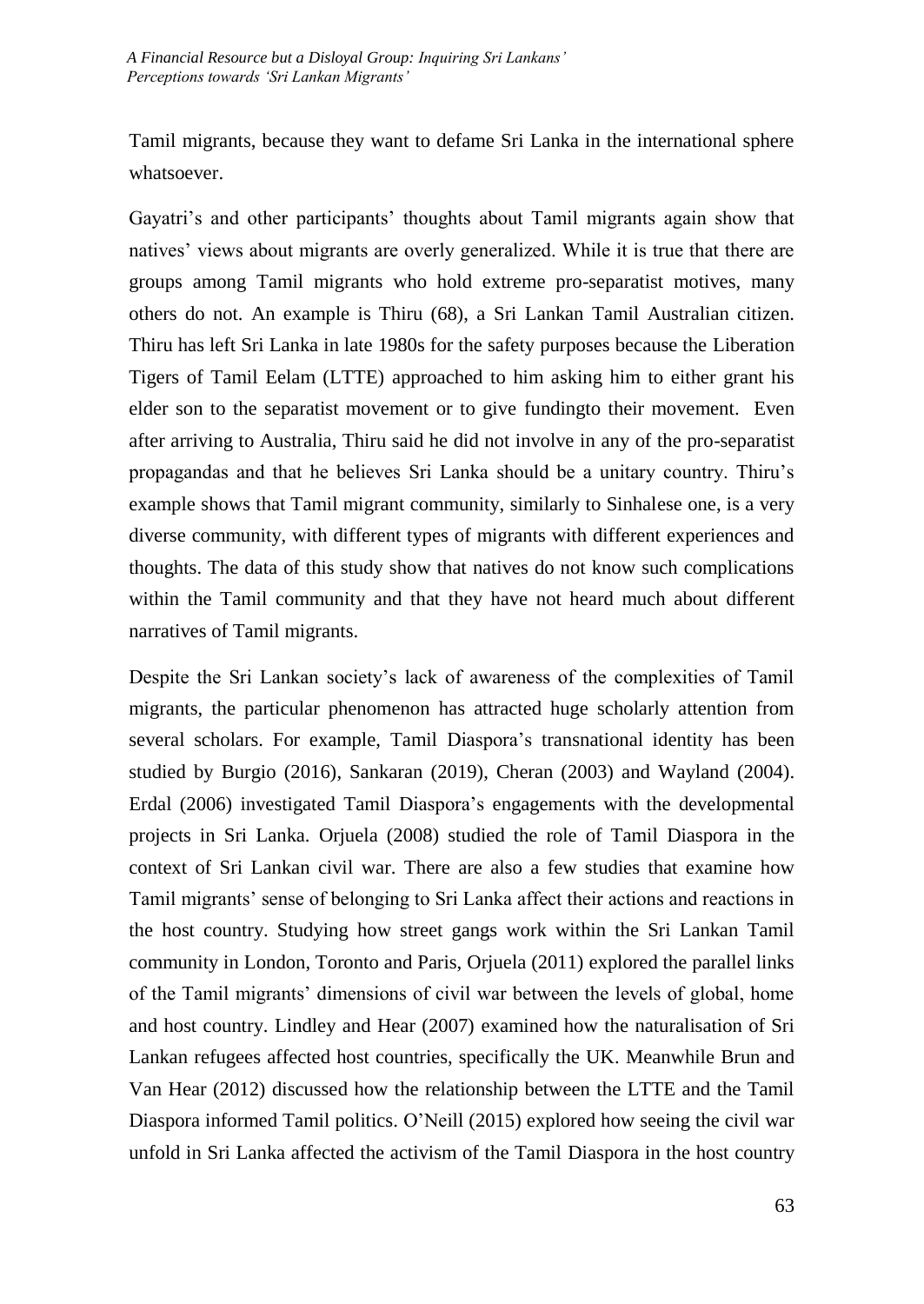and argued that witnessing the events of the last days of the civil war critically affected second-generation Tamil migrants' transnational patterns and political activism. Perera (2020) too studied the intergenerational perspectives of belonging amongst Tamil immigrants in Australia.

This shows that even though natives are not aware of the heterogeneity of Tamil migrants, a fair amount of academic knowledge has already been produced about them. It is clear that natives have not heard about these academic studies that detail the complexities of Tamil migrants. This lack of awareness has led natives to be obsessed with an extreme ethnic explanation to make sense of Tamil migrants. That is, Tamil migrants left Sri Lanka due to the civil war and then, all of them contributed to the separatist ideology of LTTE. Tamil migrants' unwillingness or inability to return to Sri Lanka is also framed as a consequence of their disloyalty to the country. However, as found in this study, these are overly simplified assumptions about Tamil migrants.

### **The case of dual citizens**

As discussed above, natives' views towards Tamil migrants can be considered as extreme views, influenced by different ethnic and historical forces and prejudices. However, the study shows that natives also have doubtful perceptions about Sinhalese migrants' loyalty to Sri Lanka. This doubtfulness towards Sinhalese migrants however is less intensive than towards Tamil migrants and therefore it is less visible. Nonetheless, the heated discussions took place during the last few years around the rights and privileges associated to Sri Lankan dual citizenship; provide us an entry point to understand natives' skeptic thoughts about Sinhalese migrants' loyalty.

Dual citizenship discussion is mainly based on two key developments. One was the debates about whether Sri Lankan dual citizens can run for the Sri Lankan parliament. One of the popular incidents was the supreme Court's verdict unseating Geetha Kumarasinghe, an elected member of the parliament, because she holds dual citizenship (Tennakoon, 2017). The second one was in relation to the bond scam incident in the Central Bank. The third accused person for the case is Mr. Arjun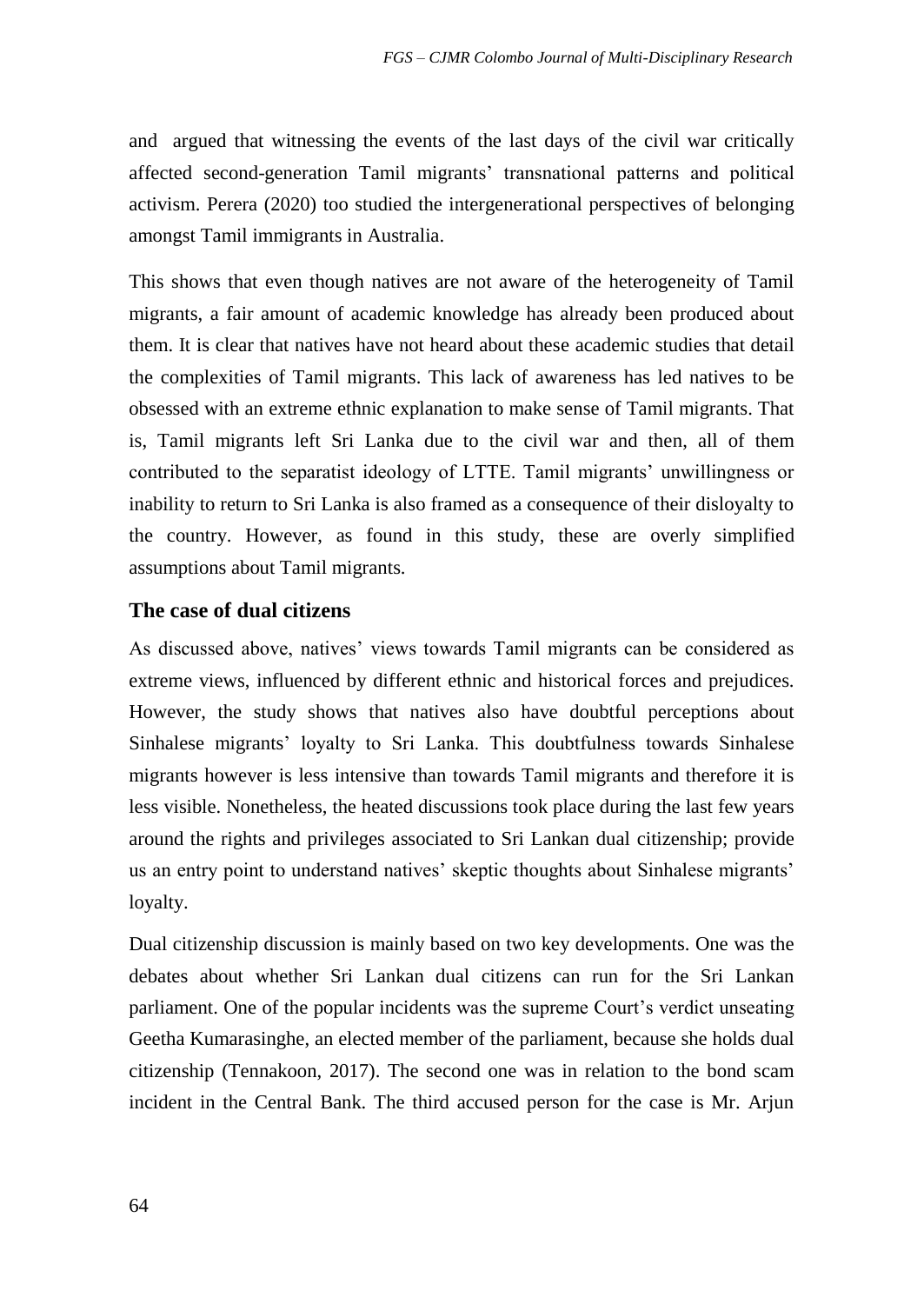Mahendran who is evading courts as he is reported to be hiding in Singapore where he is a citizen (Dilshan, 2021).

In both cases, the central attention was based on the question about dual citizens' loyalty. It asked questions such as: when a Sri Lankan citizen has a citizenship from another country, how can natives trust his/her honest loyalty to Sri Lanka? Are divided loyalties possible? How can natives ensure that dual citizens would not misuse the rights they receive from Sri Lanka for their selfish motives? How can natives guarantee that dual citizens would work for the collective betterment of Sri Lanka? As I have argued elsewhere, governmental policies clearly show a reluctance to accept dual citizens' divided loyalties (Jayawardena, 2020a). Even though the country offers dual citizenship, Sri Lanka is picking up a reversing trend in the policy by imposing restrictions day by day.

This study reveals a complementary finding to the above argument that it is not only government policies but also the society that is reluctant to acknowledge migrants' divided loyalties. For example, one of my participants, Kasun (40), a Sri Lankan based male, stated, "…migrants cannot be considered as full citizens of Sri Lanka even they get dual citizenship. They do not live here with us, so they do not contribute to [the wellbeing of ] the country. They do not spend, nor do they pay taxes. Many of them studied through free education and left the country, causing a brain-drain. They would not do it if they were loyal citizens. [After leaving the country,] they show a lot of interest to involve in Sri Lankan matters, but [I think] it is a fake thing." For Kasun, divided loyalties are not possible. One has to be either loyal to a country or not loyal at all. Kasun's perception mirrored many other native participants' thoughts about migrants' loyalty towards their home. In the section below, I highlight the limitations of this common perception.

### **Suggesting a transnational framework to understand migrants**

As discussed in the previous sections, the study reveals that natives perceive migrants through what I call a contradictory dual approach: on one hand positively, as a financial resource, and on the other hand - negatively, as a group of disloyal citizens. In migration literature, these perceptions (mainly the latter) are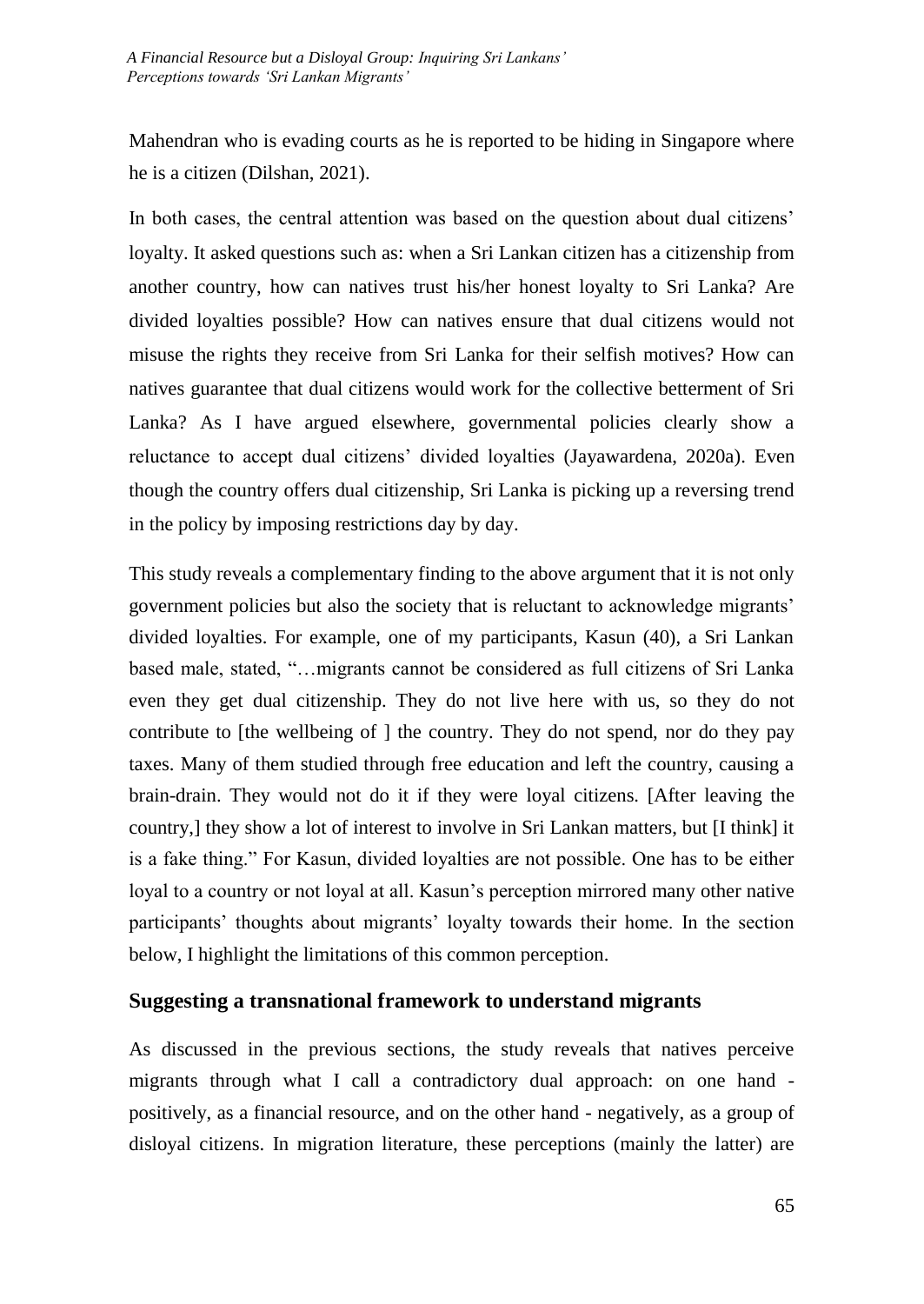considered as home countries' conventional ways of understanding migrants. In these conventional views, permanent residence in a respective state territory becomes the maker of persons' loyalty towards that state. This belief is constructed on a nation-state premise that in a given point of time, one person can belong and be loyal to one state only. The phenomenon of migration anyway complicates this linear 'one citizen-one state' arrangement. With the rapid increase of human mobility across borders, many academics, researchers and policy makers around the world have highlighted the limitations of this conventional understanding to comprehend contemporary migration realities.

Instead, transnationalism provides an alternative framework to understand contemporary migrants more accurately. Transnationalism discourages to continue a dichotomous way of thinking of migrants, i.e., they are *either* loyal to host *or* home. As an alternative, it encourages to look at migrants as a group of people who are operating in a transnational social field, in which territorial boundaries between home and host are blurred. For example, Schiller, Basch, and Blanc-szanton (1992) identify transnationalism as a process in which migrants see both home and host countries as linked with each other in numerous ways. This way of perceiving home and host both in a singular social field has increasingly been a trend among migrants' practices, specifically during the latter part of the twentieth century and after that. As Schiller *et al*. (1992) note, there is a significant difference between the contemporary migrants with late nineteenth and early twentieth migrants. In early migration, migrants had to fully break their ties with home, as there was no improved transportation or communication infrastructure as it is today for them to continue their relations with home.

Portes and Rumbaut (2006, p.130) specifically point out two key factors behind this difference between early migrants and contemporary migrants: 1) the technological innovations in transportation and communications; and 2) sending states' new attitudes towards their respective immigrant Diasporas. They identify that the significant improvements in the transportation and telecommunication in the world today have provided a platform for migrants to keep constant and unbreakable ties with their home country. Even though migrants are settled physically in another distant territory, they are very close to the home country virtually and are updated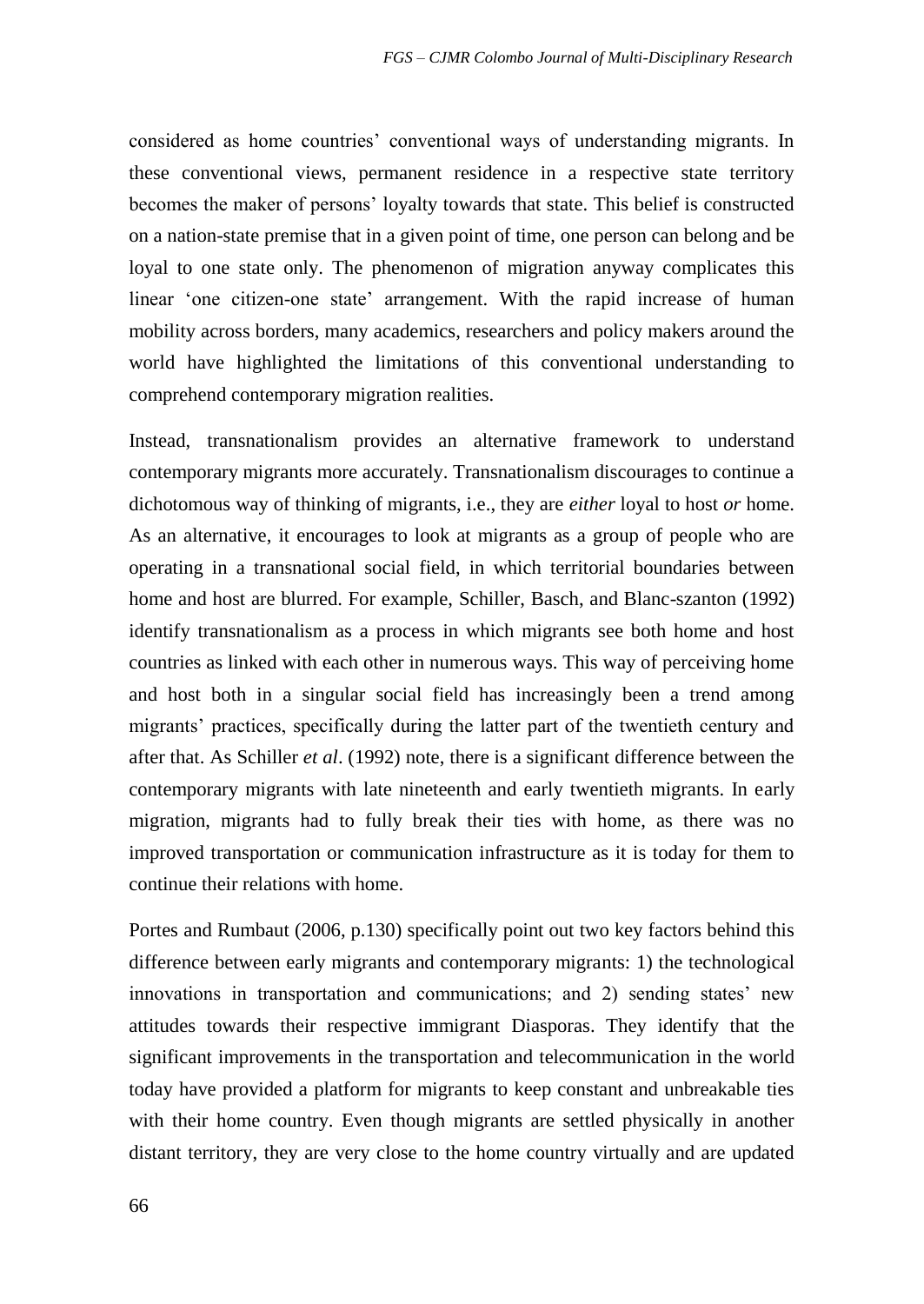about the daily developments of home, as a result of the advancements of telecommunication. In other words, time and space dimensions of migration have been significantly changed during the last couple of decades, blurring the physical distance between home and host territories.

In observing Sri Lankan society's imaginations on 'Sri Lankan migrant', it is clear that we still do not seriously consider how these later developments in transportation and telecommunication have affected migrants' lives, their thoughts, divided loyalties and their relations with home. Following the traditional view, natives still see migrants as a community who 'breaks ties' with Sri Lanka, just because they live in a distant territory. I argue that the existing suspicion about migrants' loyalty is a cause of this conventional thinking and the lack of knowledge about migrants' current practices. This has also led natives to overlookthe existing newer realities of migrants and to understand their heterogeneity.

Continuation of such a suspicion based on outdated assumptions has the risk of creating a greater disparity between natives and migrants. Keeping on viewing migrants as a group of disloyals establishes a stiffness in identifying migrants as a separate and distinct Sri Lankan population. It creates a division between natives as *we* and migrants as *them*. I argue that this is an unnecessary division and it is important we find ways to minimise the distance between the two groups. Continuing such divisions become more dangerous as it would then function within a contradictory dual approach towards migrants, as identified in this paper. For example, if natives do not consider migrants as a part of 'we' but 'them', while at the same time viewing migrants positively for their donations; there is a risk of looking atmigrant donations as a source of disloyalty. In this case, natives would not be worried about offering the due acknowledgement or acceptance for migrants for the true reasons (such as sense of belonging or empathy). . This would generate a severe miscommunication between natives and migrants and will eventually lead natives to hold a discriminatory approach towards migrants.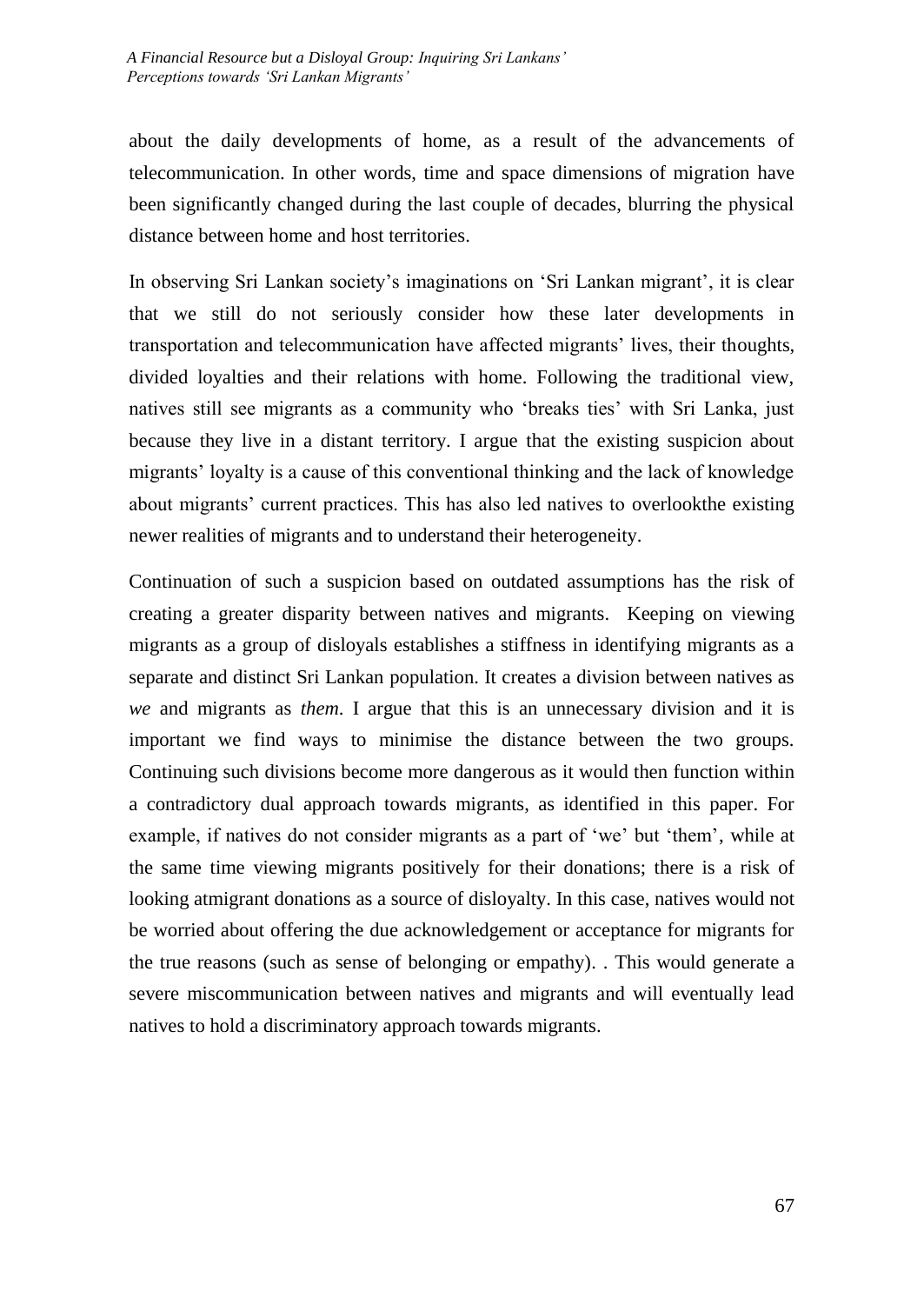### **Conclusion**

In conclusion, the paper highlights the need to revisit natives' contradictory dual approach towards Sri Lankan migrants and the importance of considering the diversity of Sri Lankan migrants in judging them. Continuing this contradictory dual approach which is based on outdated traditional assumptions would create an unnecessary polarisation between natives as *we* and migrants as *them*. Such a polarisation would prevent Sri Lanka from treating their migrants with due respect. In a country where one of every 21 is living abroad in a permanent basis, such a division would also prevent involving migrants with domestic matters in any meaningful way. Considering the worthy inputs transnational approach can offer here, I suggest employing a transnational framework to understand migrants, instead of the conventional nation-state thinking.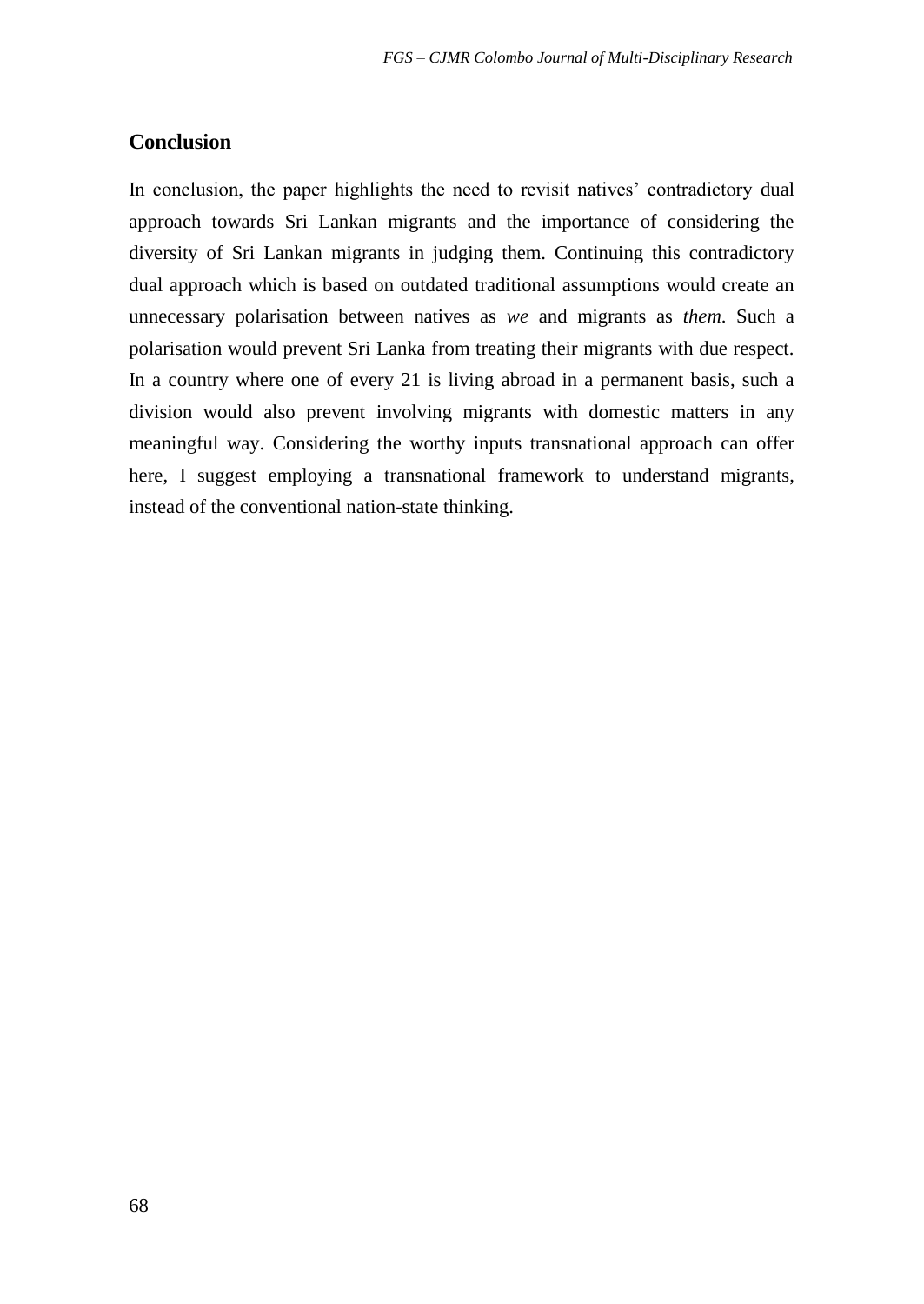### **References**

- Affleck, W., Thamotharampillai, U., Jeyakumar, J., & Whitley, R. (2018). "If One Does Not Fulfil His Duties, He Must Not Be a Man": Masculinity, Mental Health and Resilience Amongst Sri Lankan Tamil Refugee Men in Canada. *Culture, Medicine, and Psychiatry*, *42*(4), 840–861. https://doi.org/10.1007 /s11013-018-9592-9
- Atkinson, P., & Silverman, D. (1997). Kundera's immortality: The interview society and the invention of the self. *Qualitative Inquiry*, *3*(3), 304–325. https://doi.org/10.1177/107780049700300304
- Bauböck, R. (2005). Expansive citizenship: Voting beyond territory and membership. *PS: Political Science and Politics*, *38*(4), 683–687. https://doi.org/10.2307/30044350
- Beiser, M., Goodwill, A. M., Albanese, P., & Mcshane, K. (2015). Predictors of the integration of Sri Lankan Tamil refugees in Canada: Pre-migration adversit, mental health, personal attributes and post-migration experience. *International Journal of Migration, Health and Social Care*, *11*(1), 29–44. https://doi.org/10.1108/IJMHSC-02-2014-0008
- Brun, C., & Van Hear, N. (2012). Between the local and the diasporic: The shifting centre of gravity in war-torn Sri Lanka's transnational politics. *Contemporary South Asia*, *20*(1), 61–75.
- Burgio, G. (2016). When Interculturality faces a Diaspora. The Transnational Tamil Identity. *Encyclopaideia*, (44), 106–128. https://doi.org/10.6092/issn.1825- 8670/5992
- Cassim, S. (2017). *Oceans away: Sri Lankan migrants in New Zealand*. The University of Waikato.
- Chamaz, K. (2014). *Constructing grounded theory* (2nd ed.). Sage.
- Cheran, R. (2003). *Diaspora circulation and transnationalism as agents for change in the post-conflict zones of Sri Lanka*. Berghof Foundation for Conflict Management.
- Czaika, M., & Di Lillo, A. (2018). The geography of anti-immigrant attitudes across Europe, 2002–2014. *Journal of Ethnic and Migration Studies*, *44*(15), 2453–2479. https://doi.org/10.1080/1369183X.2018.1427564
- Dilshan, T. (2021). Bond scam trial to continue without accused Mahendran, Punchihewa. Retrieved from https://www.dailynews.lk/2021/04/30/local/ 247979/bond-scam-trial-continue-without-accused-mahendran-punchihewa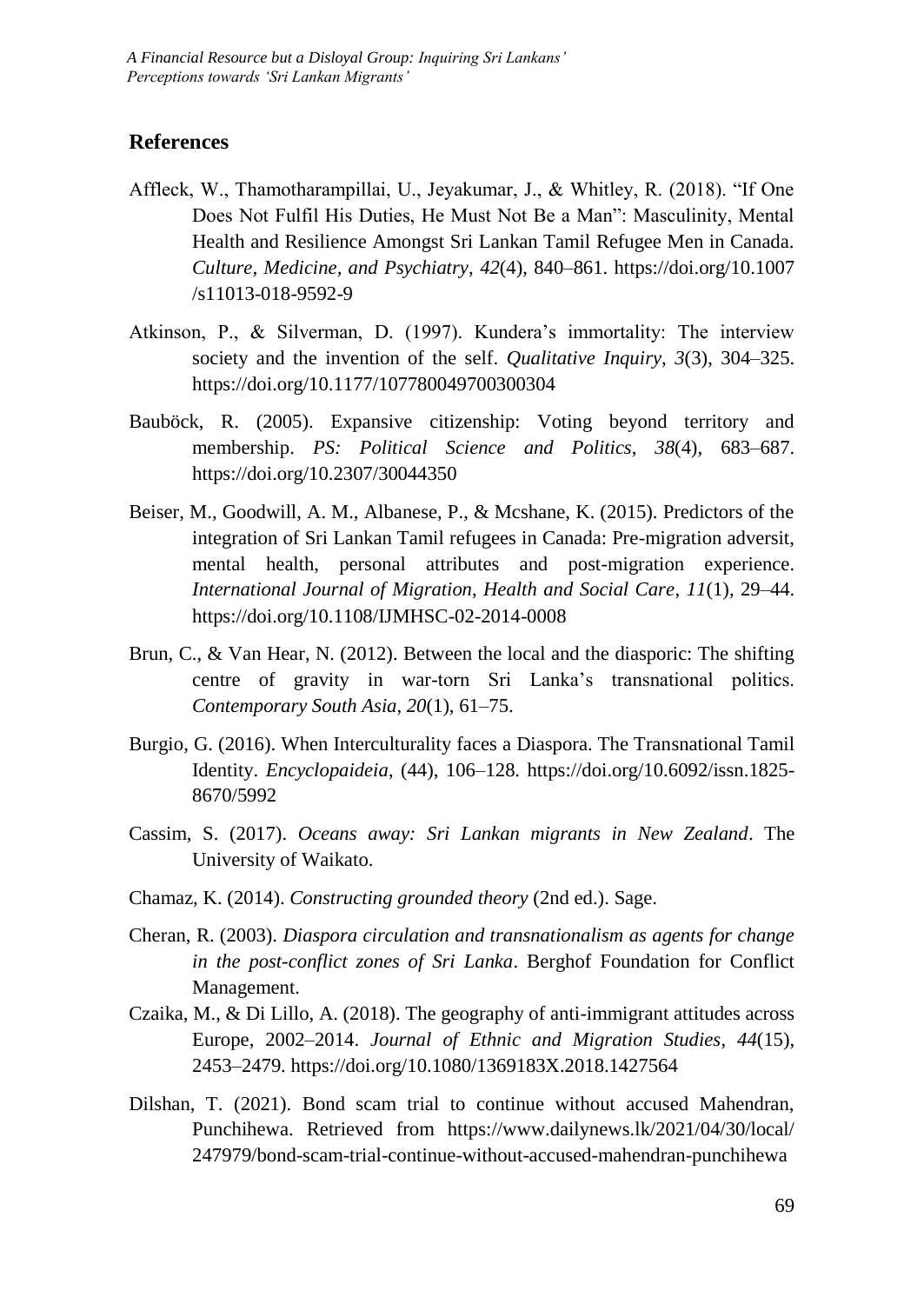- Erdal, M. B. (2006). *Contributing to development? Transnational activities among members of the Tamil diaspora in Norway*. University of Oslo.
- Escobar, C. (2006). Dual citizenship and political participation: Migrants in the interplay of United States and Colombian politics. In S. Oboler (Ed.), *Latinos and citizenship: the dilemma of belonging*. New York: Palgrave Macmillan.
- European Commission. (2016). Spring 2016 Standard Eurobarometer: Strong public support for Commission's political priorities. Retrieved from https://ec.europa.eu/commission/presscorner/detail/en/IP\_16\_2665
- Faist, T. (2007a). Introduction: the shifting boudaries of the political. In T. Faist & P. Kivisto (Eds.), *Dual citizenship in global perspective: from unitary to multiple citizenship* (pp. 1–23). Hampshire: Palgrave Macmillan.
- Faist, T. (2007b). The fixed and porous boundaries of dual citizenship. In T. Faist (Ed.), *Dual citizenship in Europe: From nationhood to societal integration* (pp. 1–27). Aldershot: Ashgate.
- Galligan, B., & Roberts, W. (2003). Australian multiculturalism: Its rise and demise. In *Australasian Political Studies Association Conference*. Hobart: University of Tasmania.
- Habermas, J. (1994). Struggles for recognition in the democratic constitutional state. In *Multiculturalism: Examining the Politics of Recognition* (pp. 107– 147). Princeton: Princeton University Press.
- Howard, M. M. (2005). Variation in dual citizenship policies in the countries of the EU. *International Migration Review*, *39*(3), 697–720. https://doi.org/0197- 9183/05/3903.0151
- Hugo, G., & Dissanayake, L. (2017). The process of Sri Lankan migration to Australia focusing on irregular migrants seeking asylum. In M. McAuliffe & K. Koser (Eds.), *A long way to go: Irregular migration patterns, processes, drivers and decision-making* (pp. 197–226). ANU Press. https://doi.org/dx.doi.org/10.22459/LWG.12.2017.08
- International Crisis Group. (2010). *The Sri Lankan Tamil diaspora after the LTTE*. Retrieved from https://d2071andvip0wj.cloudfront.net/186-the-sri-lankantamil-diaspora-after-the-ltte.pdf
- International Organization for Migration. (2019). Key Migration Terms. Retrieved February 19, 2020, from https://www.iom.int/key-migration-terms#Migrant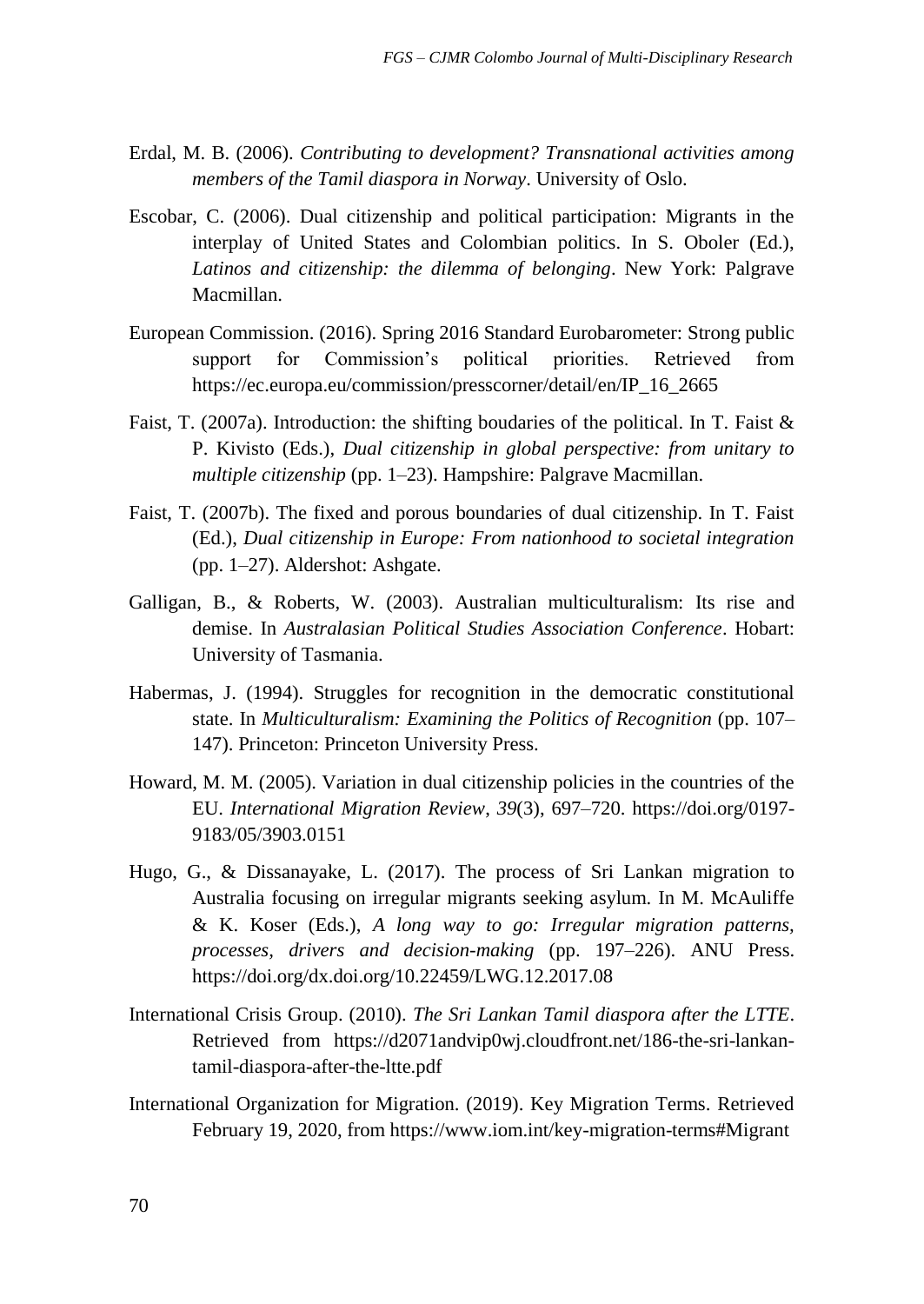- Jayasuriya, D., & McAuliffe, M. (2017). Placing Sri Lankan maritime arrivals in a broader migration context. In M. Mcauliffe & K. Koser (Eds.), *A long way to go: Irregular migration patterns, processes, drivers and decision-making* (pp. 49–76). Australian National University Press.
- Jayawardena, P. (2020a). Making diaspora policies without knowing the diaspora? The case of Sri Lanka. In S. Magliveras (Ed.), *Agency and Immigration Policy* (pp. 51–71). Transnational Press London.
- Jayawardena, P. (2020b). Sri Lankan Out-Migration : Five Key Waves Since Independence. *University of Colombo Review (Series III)*, *1*(1), 101–118.
- Jayawardena, P., & Siriwardhana, K. (2018). "Media representation of patriotism towards Sri Lankan emigrants," co-authored with K. Siriwardena, Conference on Diaspora Engagement in Sri Lanka's Post-War Development, Reconciliation, and Sustainable Peace, Centre for Poverty Analysis, Sri Lanka.
- Kivisto, P., & Faist, T. (2010). *Beyond a border: The causes and consequences of contemporary immigration*. London: Sage.
- Koenig-Archibugi, M. (2012). Fuzzy citizenship in global society. *Journal of Political Philosophy*, *20*(4), 456–480. https://doi.org/10.1111/j.1467-9760. 2011.00405.x
- Koleth, E. (2010). *Multiculturalism: A review of Australian policy statements and recent debates in Australia and overseas*. Canberra: Department of Partliamentary Services.
- Kymlicka, W. (2003). Immigration , Citizenship, Multiculturalism: Exploring the Links. *The Political Quarterly*, *74*, 195–208. https://doi.org/10.1111/j.1467- 923X.2003.00590.x
- Levitt, P., & Glick Schiller, N. (2004). Conceptualizing simultaneity: A transnational social field perspective on society. *International Migration Review*, *38*(3), 1002–1039. https://doi.org/10.1111/j.1747-7379.2004. tb00227.x
- Lindley, A., & Hear, N. Van. (2007). *New Europeans on the Move : A preliminary review of the onward migration of refugees within the European Union* (No. 57).
- Marshall, S. R., & Shapiro, J. R. (2018). When "Scurry" vs. "Hurry" Makes the Difference: Vermin Metaphors, Disgust, and Anti-Immigrant Attitudes. *Journal of Social Issues*, *74*(4), 774–789. https://doi.org/10.1111/josi.12298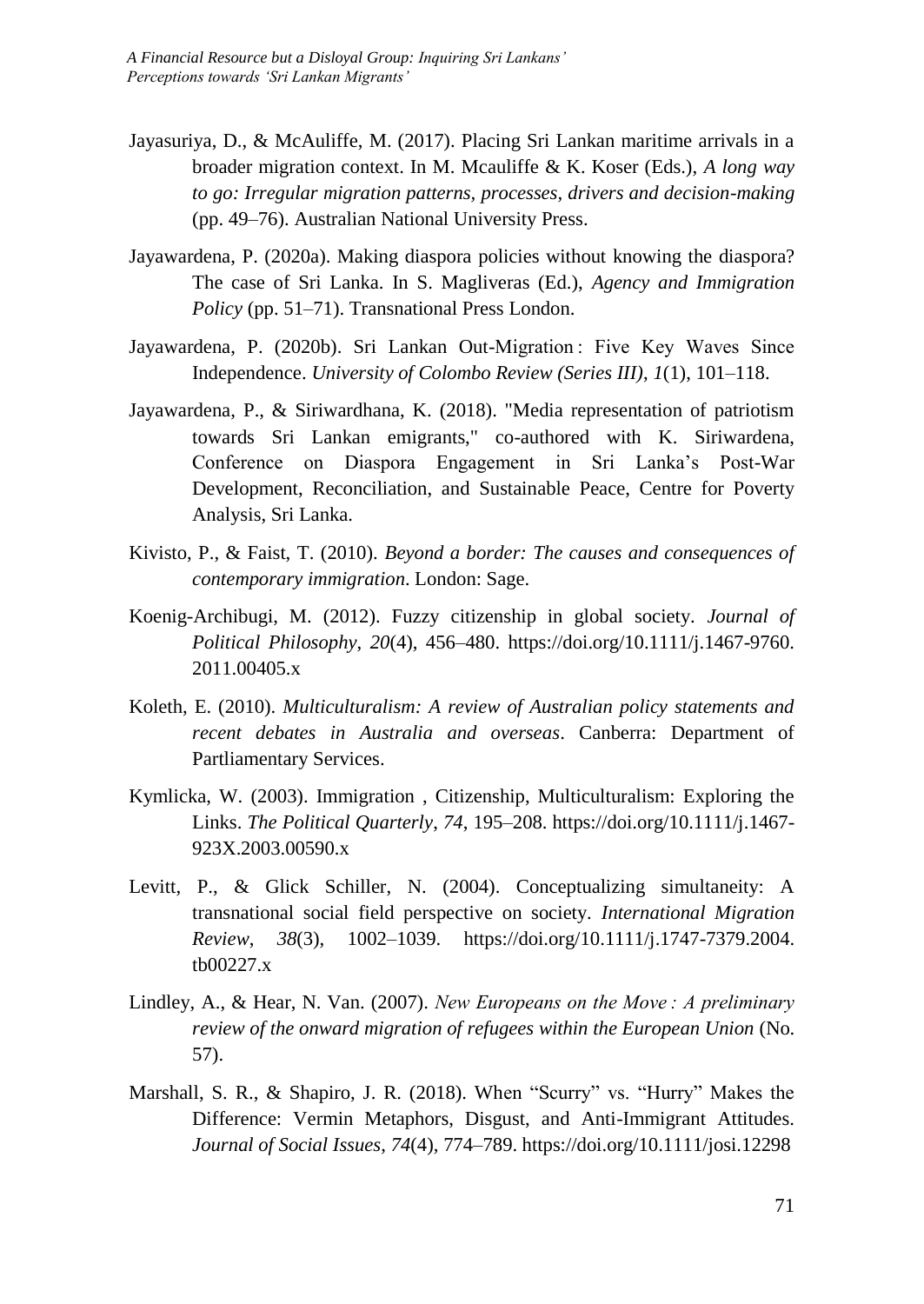- Mügge, L. (2012). Dual nationality and transnational politics. *Journal of Ethnic and Migration Studies*, *38*(1), 1–19. https://doi.org/10.1080/1369183X.2012. 640003
- O'Neill, T. (2015). In the path of heroes: second-generation Tamil- Canadians after the LTTE. *Identities: Global Studies in Culture and Power*, *22*(1), 124–139. https://doi.org/10.1080/1070289X.2014.931233
- Orjuela, C. (2008). Distant warriors, distant peace workers?: Multiple diaspora roles in Sri Lanka's violent conflict. *Global Networks*, *8*(4), 436–452. https://doi.org/10.1111/j.1471-0374.2008.00233.x
- Orjuela, C. (2011). Violence at the margins: Street gangs, globalized conflict and Sri Lankan Tamil battlefields in London, Toronto, and Paris. *International Studies*, *48*(2), 113–137. https://doi.org/10.1177/0020881712469457
- Pathirage, J. (2018). Liberalizing the boundaries: Reconfiguration of religious beliefs and practice a,ong Sri Lankan immigrants in Australia. In B. E. Brown & Y. Brenda (Eds.), *Asian Migrants and Religious Experience from Missionary Journey to Labour Mobility*. Amsterdam University Press.
- Pathirage, J., & Collyer, M. (2011). Capitalizing social networks: Sri Lankan migration to Italy. *Ethnography*, *12*(3), 315–333.
- Perera, N. (2020). Tamil weekends: Intergenerational perspectives on belonging. In *A Sense of Viidu: The (Re)creation of Home by the Sri Lankan Tamil Diaspora in Australia* (pp. 137–154). Singapore: Palgrave Pivot.
- Pingama, A. (2016). Reasons for youth migration in Sri Lanka with emphasis on regular and irregular youth migrants. In *2nd International Conference on the Humanities*. University of Kelaniya, Sri Lanka.
- Portes, A., & Rumbaut, R. G. (2006). *Immigrant America: A portrait* (3rd ed.). Berkeley: University of Califonia Press.
- Pupavac, V. (2008). Refugee advocacy, traumatic representations and political disenchantment. *Government and Opposition*, *43*(2), 270–292. https://doi. org/10.1111/j.1477-7053.2008.00255.x
- Reeves, P. (2013). *The encyclopedia of the Sri Lankan diaspora*. (P. Reeves, Ed.). Singapore: Editions Didier Millet.
- Ronkainen, J. K. (2011). Mononationals, hyphenationals, and shadow-nationals: multiple citizenship as practice. *Citizenship Studies*, *15*(2), 247–263. https://doi.org/10.1080/13621025.2011.549723